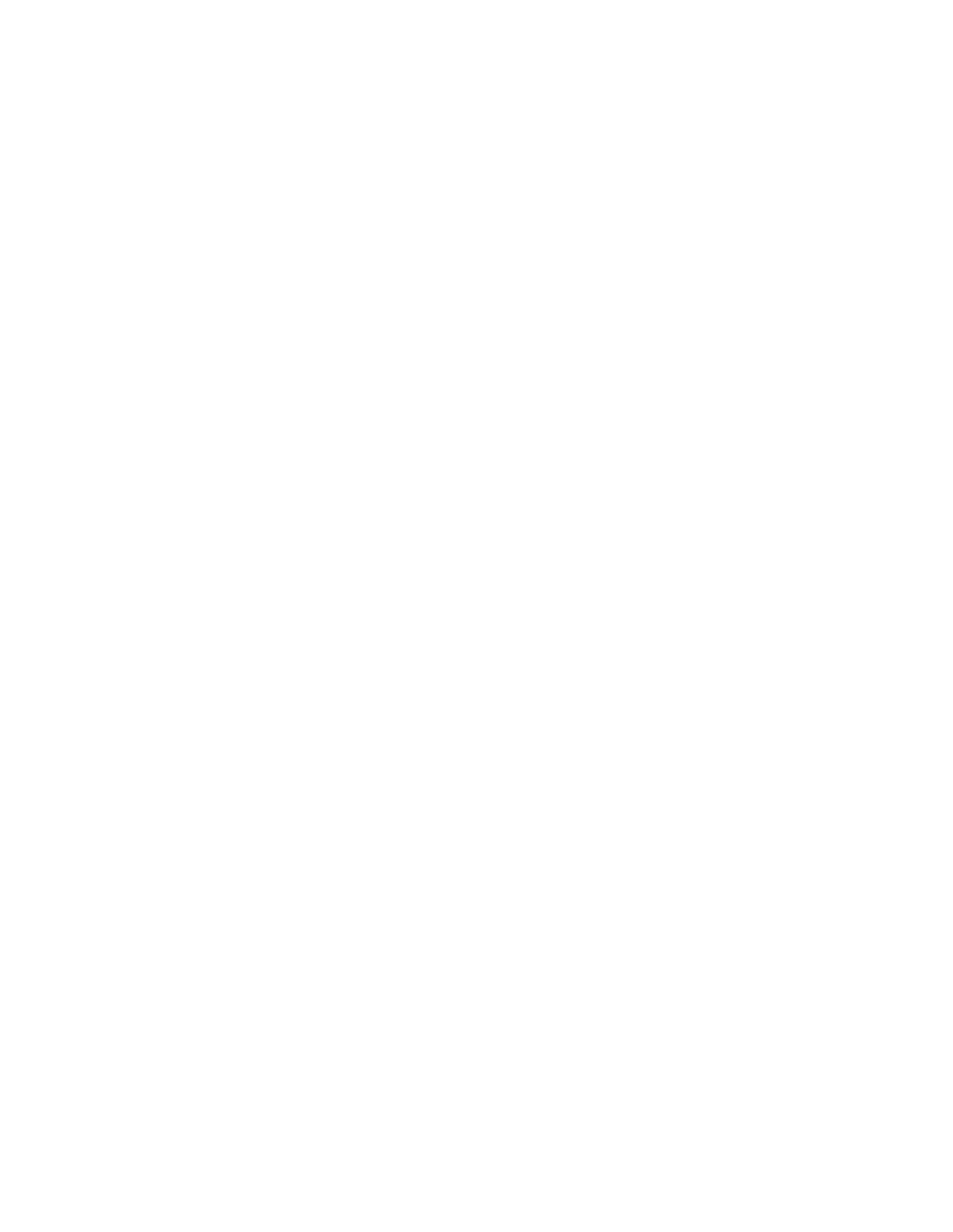## *Terrain Loader*

## **OPERATIONS - PARTS MANUAL**

**This manual covers the products listed below:**

#### **Part No. Description**

061690 TERRAIN LOADER, 4.8FT3(137L) W/ ENGINE

Copyright © 2014 Allen Engineering Corporation All rights reserved

All information, specifications, and illustrations in this manual are subject to change without notice and are based on the latest information at the time of publication. No part of this manual may be reproduced or transmitted in any form or by any means, electronic or mechanical, for any purpose, without the express written permission of Allen Engineering Corporation (AEC). AEC assumes no responsibility or liability for any errors or inaccuracies that may appear in this manual.

Allen Products are covered under one or more of the following patent numbers:

**U.S. Design Patents:** 344,736; 400,542; 400,544; 402,998; 402,999; 403,332; 404,041; 404,042; 410,931; 413,127; 416,564; 465,897; 466,909; 474,203.

**U.S. Utility Patents:** 5,108,220; 5,238,323; 5,328,295; 5,352,063; 5,405,216; 5,476,342; 5,480,257; 5,480,258; 5,533,831; 5,562,361; 5,567,075; 5,613,801; 5,658,089; 5,685,667; 5,803,658; 5,816,739; 5,816,740; 5,890,833; 5,934,823; 5,967,696; 5,988,938; 5,988,939; 6,019,433; 6,019,545; 6,048,130; 6,053,660; 6,089,786; 6,106,193; 6,857,815; 5,288,166; 6,582,153 B1, 7,108,449; 7,114,876; 7,316,523; 7,690,864 B2

**Canadian Patents:** 2,039,893.

First Issue: September 2014

Printed in U.S.A.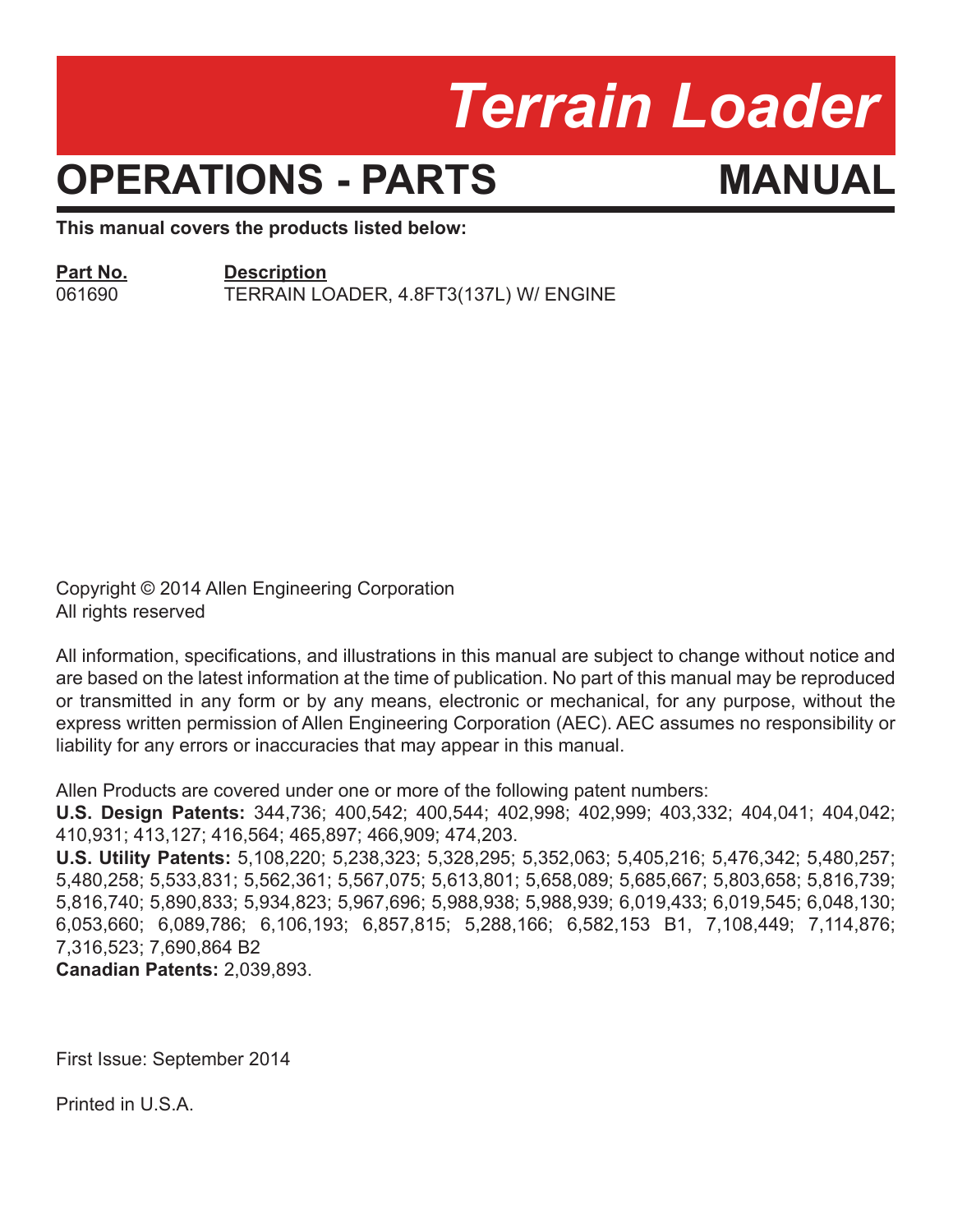### **Limited Warranty**

#### **LIMITED WARRANTY and LIMITATION OF LIABILITY**

Allen Engineering Corporation ("Allen") warrants its products to be free of defects in material or workmanship for the following periods:

#### A. **New Machines and Parts............................................................................................One Year**

Warranty period begins on first day of use by End User. This first day of use is established by the date of a completed Allen Warranty Card or a Bill of Sale to the End User. All warranty is based on the following limited warranty terms and conditions, including the disclaimer of implied warranties and consequential damages.

1. Allen's obligation and liability under this warranty is limited to repairing or replacing parts if, after Allen's inspection, there is determined to be a defect in material or workmanship. Allen reserves the choice to repair or replace.

2. If Allen chooses to replace the part, it will be at no cost to the customer and will be made available to the Allen Distributor, Dealer, or Rental Center from whom the End User purchased the product.

3. Replacement or repair parts, installed in the product, are warranted only for the remainder of warranty period of the product as though they were the original parts.

4. Allen does not warranty engines. Engine warranty claims should be made directly to an authorized factory service center for the particular engine manufacturer.

5. Allen's warranty does not cover the normal maintenance of products or its components (such as engine tune-ups and oil & filter changes). The warranty also does not cover normal wear and tear items (such as belts and consumables).

6. Allen's warranty will be void if it is determined that the defect resulted from operator abuse, failure to perform normal maintenance on the product, modification to product, alterations or repairs made to the product without the written approval of Allen. Allen specifically excludes from warranty any damage to any trowels resulting from an impact to the rotors.

7. Impact damage is not covered under the Allen Gear Box warranty.

8. Allen will pay shop labor on warranty items at the Allen Shop Labor Rate in existence on the date of the warranty claim. An Allen Labor Chart will determine the time allowed to complete a repair and will govern the shop labor hours that will be allowed.

9. Allen will pay freight on warranty replacement parts at worldwide standard ground rates. No warranty replacement parts will be shipped air freight at the expense of Allen. Allen only pays outbound freight charges when sending warranty replacement parts to the customer via ground service. Allen does not pay any inbound freight. However, if Allen determines this to be a warranted item, only then will Allen reimburse the customer for inbound freight at standard ground rates.

10. ALLEN ENGINEERING CORPORATION'S WARRANTY POLICY WILL NOT COVER THE FOLLOWING: TAXES; SHOP SUPPLIES; ENVIRONMENTAL SURCHARGES; AIR FREIGHT; TRAVEL TIME; LOSS OF TIME; INCONVENIENCE; LOSS OF RENTAL REVENUE; RENTAL COSTS OF EQUIPMENT USED TO REPLACE THE PRODUCT BEING REPAIRED; LOSS OF USE OF THE PRODUCT; COMMERCIAL LOSS; OR ANY OTHER CHARGES WHATSOEVER OR ANY LIABILI-TIES FOR DIRECT, INCIDENTAL, OR CONSEQUENTIAL DAMAGE OR DELAY.

11. ALLEN ENGINEERING CORPORATION MAKES NO OTHER WARRANTY, EXPRESSED OR IMPLIED. THIS LIMITED WARRANTY IS IN LIEU OF THE WARRANTY OF MERCHANTABILITY AND FITNESS. THERE ARE NO OTHER WARRANTIES THAT EXTEND BEYOND THE DESCRIPTION ON THIS DOCUMENT.

Page 4 09/2014 12. No Allen employee or representative is authorized to change this warranty in any way or grant any other warranty unless such change is made in writing and signed by an officer of Allen Engineering Corporation.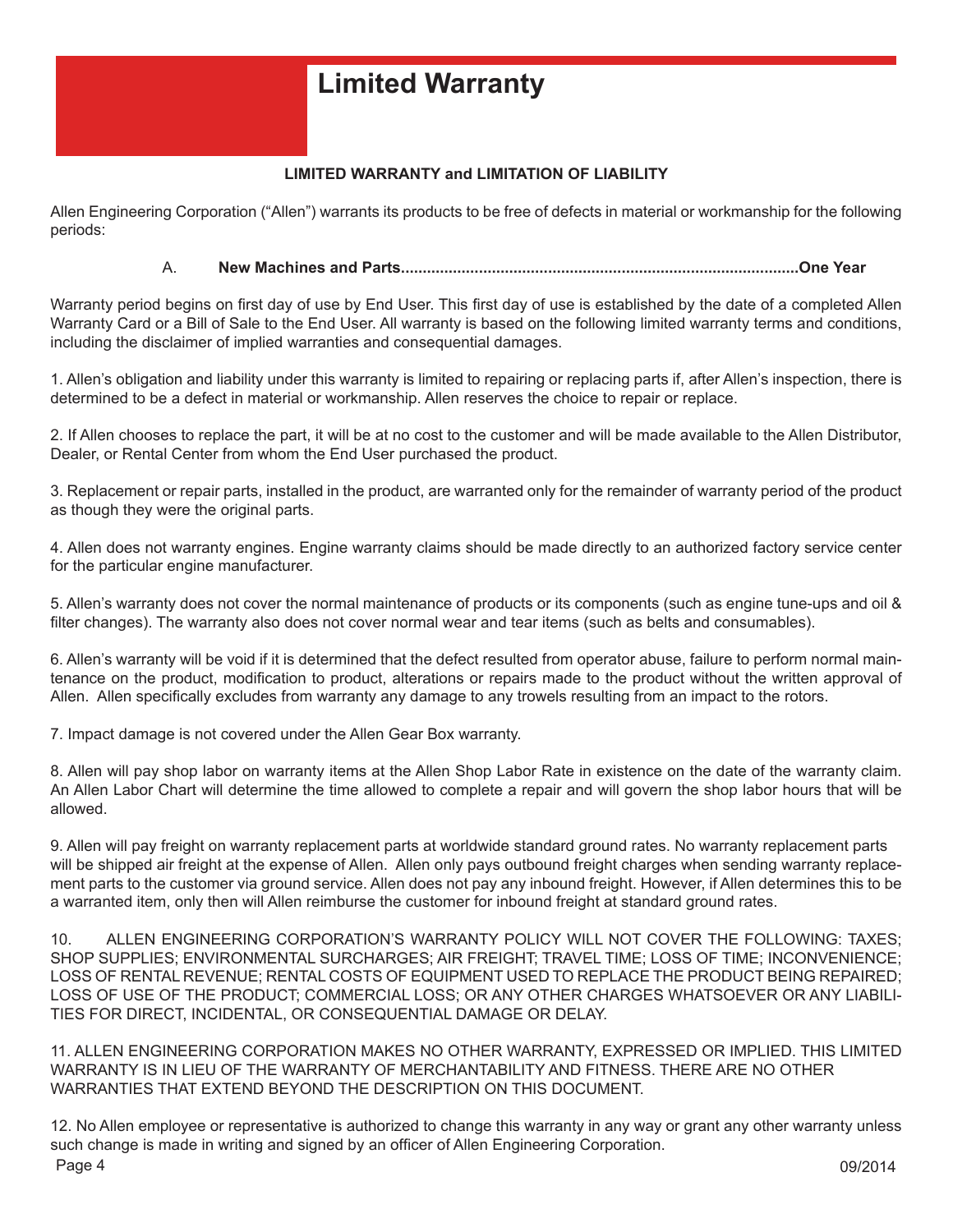### **Table of Contents**

| <b>Title</b>                                | Page                                                      |
|---------------------------------------------|-----------------------------------------------------------|
| <b>Limited Warranty</b>                     | 4                                                         |
| <b>Table of Contents</b>                    | 5                                                         |
| <b>Information Contained In This Manual</b> | $\overline{7}$                                            |
| Dealer Information                          | 8                                                         |
| <b>Ordering Parts</b>                       | 9                                                         |
|                                             |                                                           |
| Safety Information                          | 10                                                        |
| <b>Section 2 - Operations</b>               |                                                           |
| <b>Machine Description</b>                  | 12                                                        |
| <b>Pre-Start Checks</b>                     | 13                                                        |
| <b>Start/Stop Procedure</b>                 | 13                                                        |
|                                             | 14                                                        |
| <b>Transportation and Storage</b>           | 14                                                        |
| <b>Section 3 - Service</b>                  |                                                           |
| Service and Maintenance                     | 15                                                        |
|                                             | 16                                                        |
| <b>Technical Data</b>                       | 17                                                        |
|                                             | <b>Section 1 - Safety</b><br>Operation<br>Troubleshooting |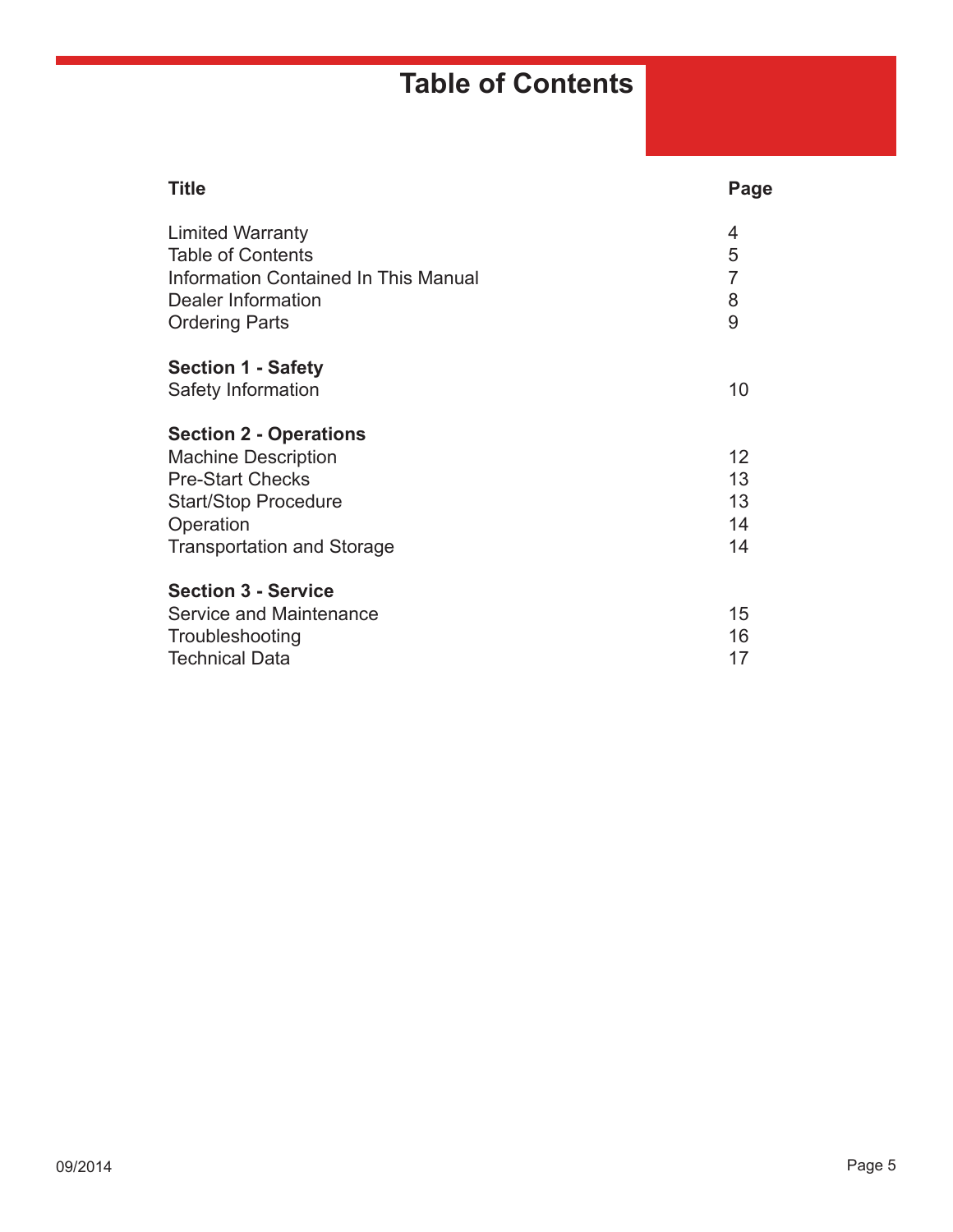### **Table of Contents - Continued**

| Title                             | Page |
|-----------------------------------|------|
| <b>Section 4 - Parts</b>          |      |
| <b>Main Chassis Unit Assembly</b> | 18   |
| <b>Transmission Unit Assembly</b> | 20   |
| <b>Operation Unit Assembly</b>    | 22   |
| <b>Flatbed Unit Assembly</b>      | 26   |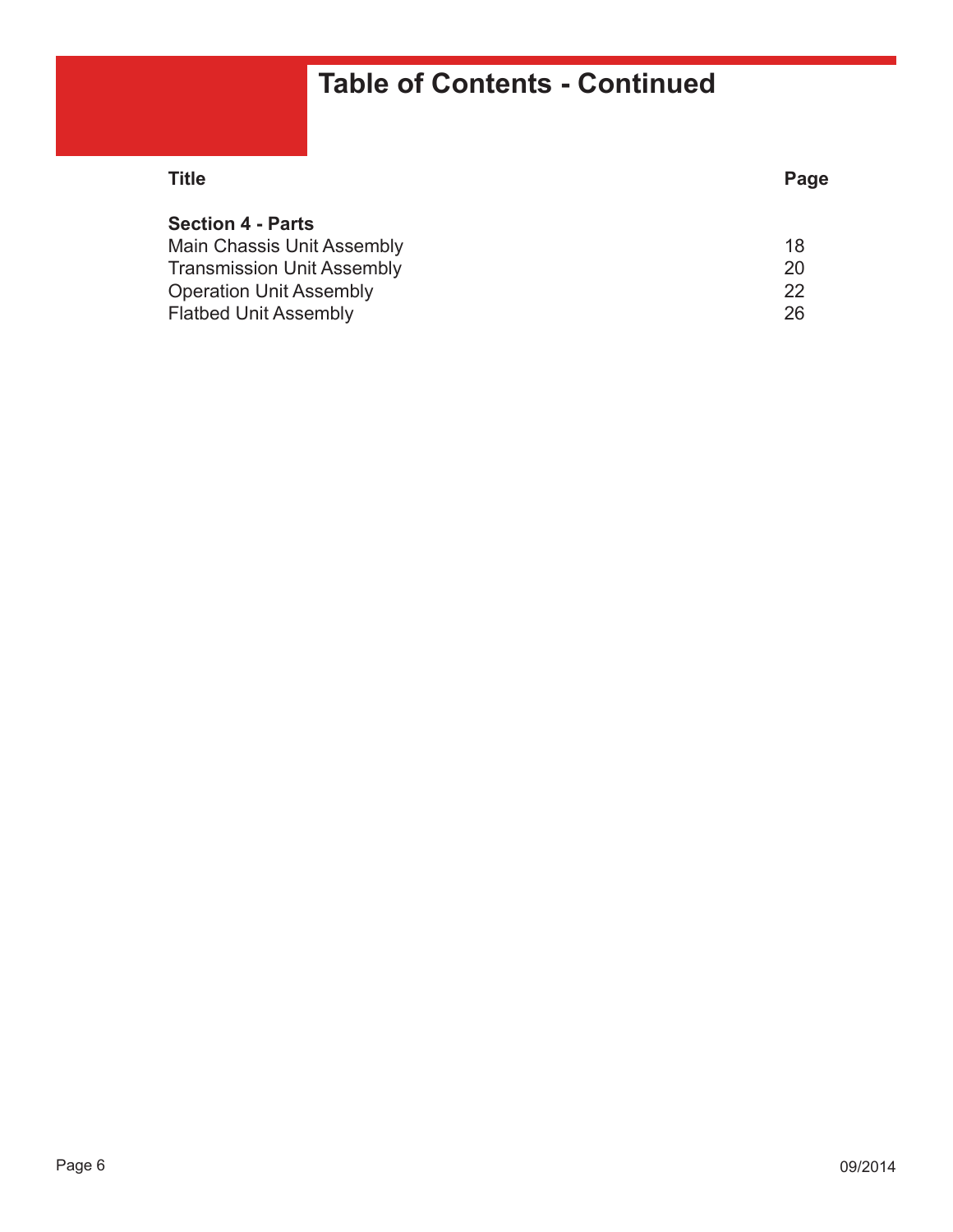### **Information Contained in this Manual**



This manual provides information and procedures to safely operate and maintain the Allen Machine.

For your own safety and protection from personal injury, carefully read, understand, and observe the safety instructions described in this manual. Keep this manual or a copy of it with the machine at all times.

Always operate this machine in accordance with the instructions described in this manual. A well maintained piece of equipment will provide many years of trouble free operation.

This manual is divided into the following sections:



Complete any warranty requirements as specified by the engine manufacturer in their instructions found inside the manual box located on the operator's control panel.

Your engine is not manufactured by Allen Engineering Corporation, Inc, and therefore is not covered under Allen Engineering Corporation, Inc warranty.

Your engine manufacturer should be contacted if you wish to purchase a parts manual or a repair manual for your engine.

Refer to enclosed owners engine manual for complete O&M instructions. See your battery manufacturer for battery warranty.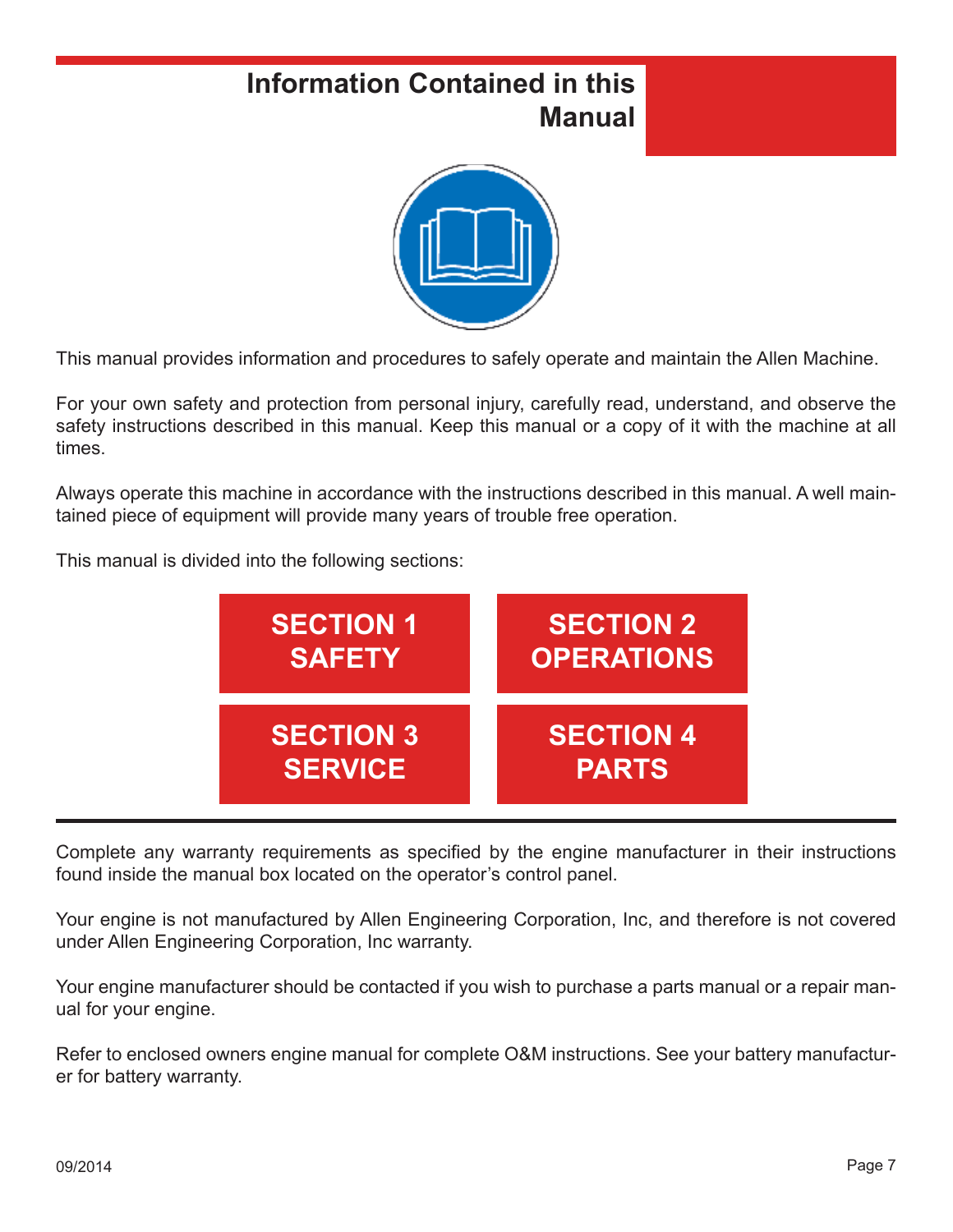### **Dealer Information**

Your Dealer has Allen Engineering Corporation trained mechanics and original Allen replacement parts. Always contact the Allen Dealer who sold you this machine for Allen Certified repairs and replacement parts.

Place Allen Dealer information below for future reference.

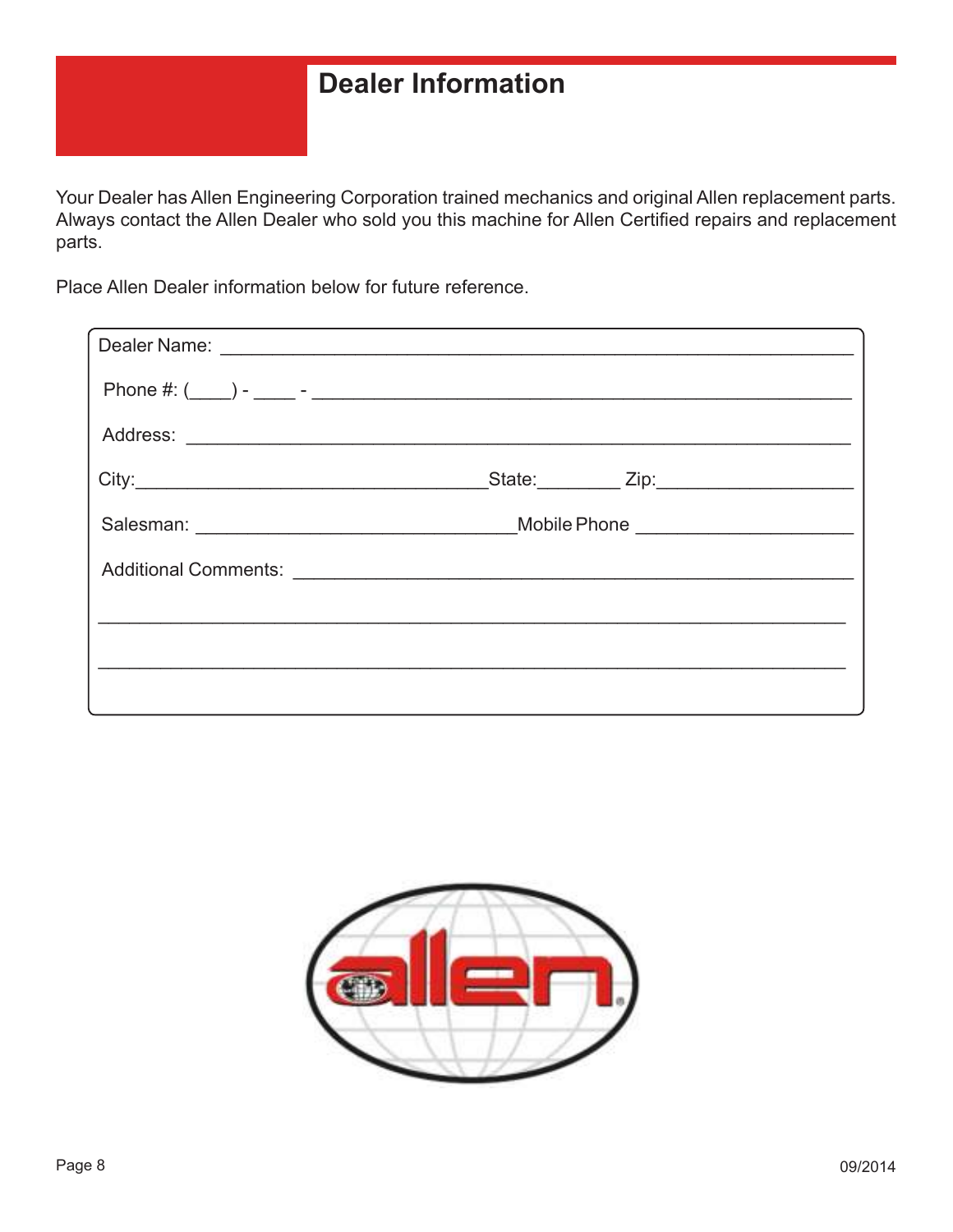### **Ordering Parts**

Section 4 contains illustrated parts lists for help in ordering replacement parts for your machine. Follow the instructions below when ordering parts to insure prompt and accurate delivery:

- 1. All orders for service parts include the serial number for the machine. Shipment will be delayed if this information is not available.
- 2. Include correct description and part number from the "PARTS" section of this manual.
- 3. Specify exact shipping instructions, including the preferred routing and complete destination address.
- 4. DO NOT return parts to AEC without receiving written authorization from AEC. All authorized returns must be shipped pre-paid.
- 5. When placing an order, please contact the AEC dealer nearest you.



*All information, specifi cations, and illustrations in this manual are subject to change without notice and are based on the latest information at the time of publication.*

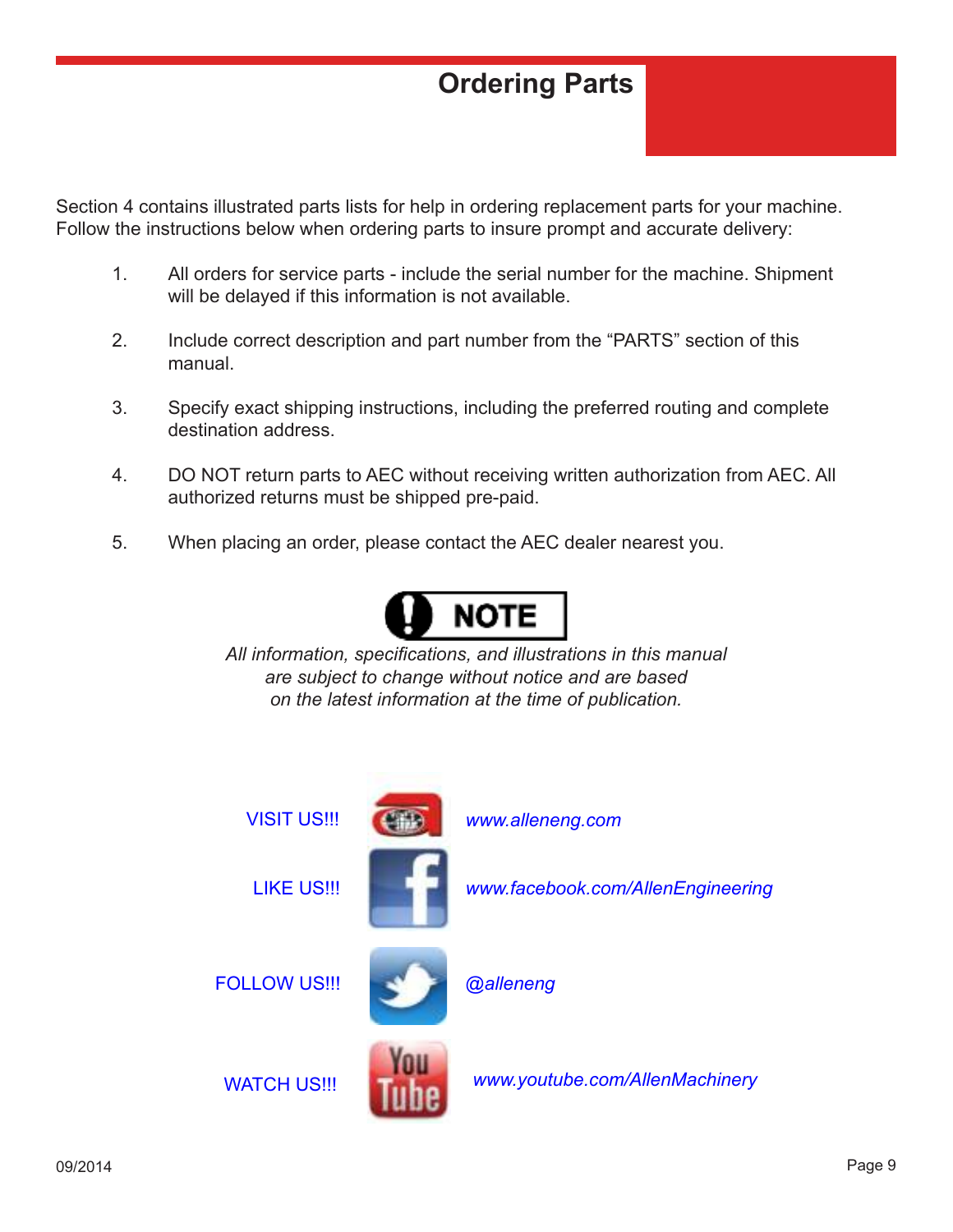

#### **Safety Information**



This CAUTION sign indicates a potential hazard, which if ignored could re-<br> **CAUTION** sult in injuries to the operator and/or those close by, as well as damaging sult in injuries to the operator and/or those close by, as well as damaging the machine.



**WARNING** This WARNING sign indicates a potential hazard, which if ignored could result in the DEATH of the operator and/or those close by.

For your own personal protection and for the safety of those around you, please read and ensure you fully understand the following safety information. It is the responsibility of the operator to ensure that he/ she fully understands how to operate this equipment safely. If you are unsure about the safe and correct use of the Terrain Loader, consult your supervisor or Allen.



 $\overline{CAUTION}$  Improper maintenance can be hazardous. Read and understand this sec-<br> $\overline{CAUTION}$  tion before you perform any maintenance, service or repairs tion before you perform any maintenance, service or repairs.

#### **General Safety**

- The owner of this machine must observe, and also train the user of the machine to observe, the effective labour protection laws in the country of application.
- This machine is to be used for its intended application only.
- This machine must only be operated by well-trained personnel and Personal Protective Equipment (PPE) must be worn by the operator whenever the equipment is being used.
- Make sure you know how to safely switch this machine OFF before you switch it ON in case you run into any difficulties.
- During use, the engine becomes very hot. Always allow the engine to cool down before touching or servicing it and never leave the engine running unattended.
- Never remove or tamper with any fitted guards; they are there for your own protection. If they are damaged or missing, DO NOT USE THE MACHINE until the guard has been replaced or repaired.
- Do not stand the machine on end with the engine running.
- Do not use the Terrain Loader to transport people.
- Do not release the brake suddenly when travelling forward at speed with a heavy load as the machine may topple forward.
- When travelling downhill, engage the reverse gear with the clutch lever fully engaged and parking brake lever pressed down (brake off). Close the throttle if necessary so that engine braking controls the speed.
- Always ensure that when moving downwards on a hill, the machine is travelling in reverse.Do not operate the machine when you are ill, feeling tired or when under the influence of alcohol or drugs.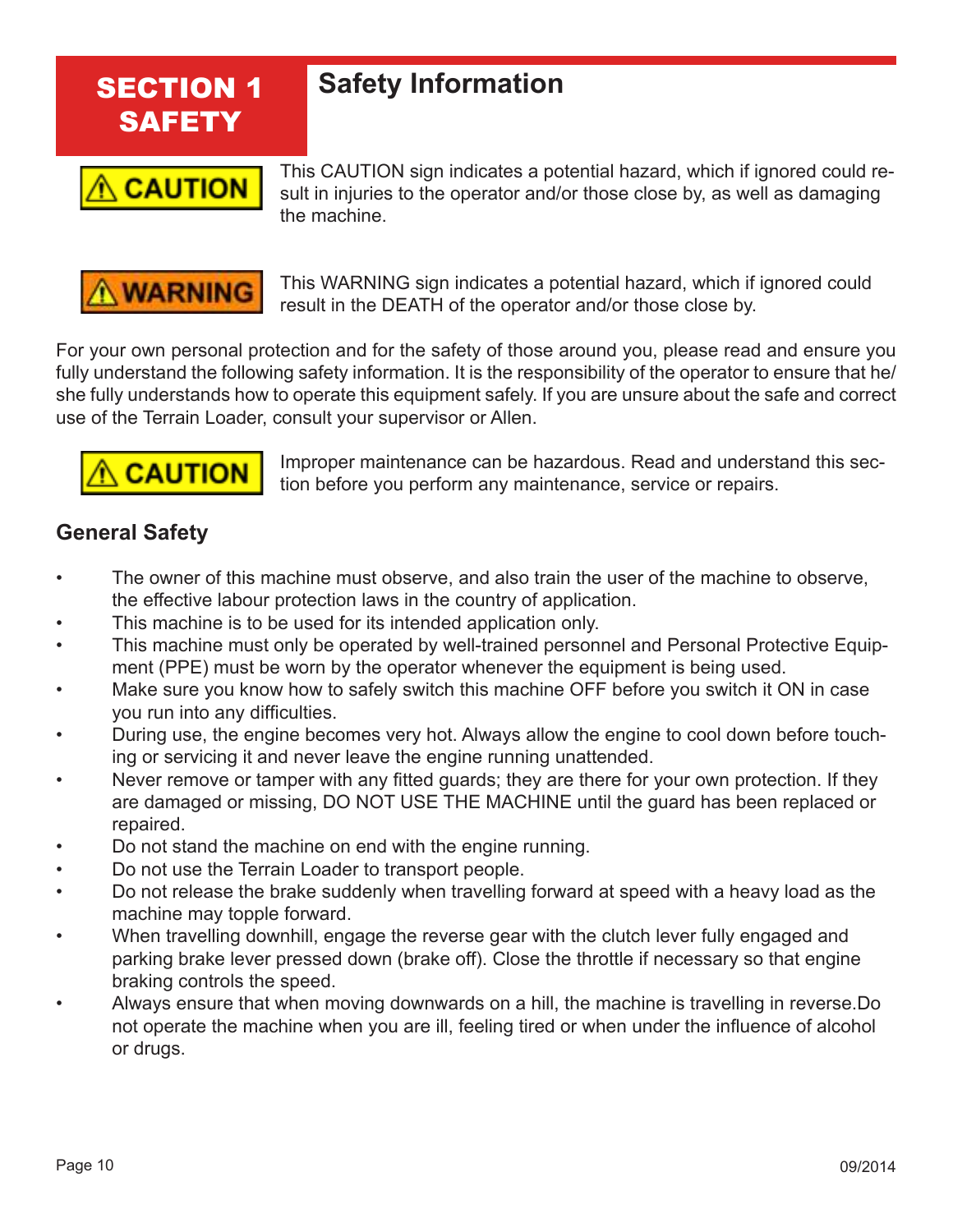### **Safety (cont'd)**

### SECTION 1 **SAFETY**

This machine is designed to eliminate the possible risks arising from the use of it. However, risks DO reside, and these residual risks are not clearly recognisable and may cause person al injury or property damage, and possibly death. If such unpredictable and unrecognisable risks become apparent, the machine must be stopped immediately, and operator or his supervisor must take appropriate measure to eliminate such risks. It is sometimes necessary that the manufacturer must be informed of such an event for future counter measuring.

#### **Fuel Safety**



**WARNING** Fuel is flammable. It may cause injury and property damage. Shut down<br>**WARNING** the engine, extinguish all open flames and do not smoke while filling the the engine, extinguish all open flames and do not smoke while filling the fuel tank. Always wipe up any spilled fuel.

- Before re-fuelling, switch off the engine and allow it to cool.
- When re-fuelling, use a proper funnel, and avoid spilling over the engine.
- When re-fuelling, DO NOT smoke or allow naked flames in the area.
- Spilt fuel must be made safe immediately by using sand. If fuel is spilt on your clothes, change them.
- Store fuel in an approved, purpose made container away from heat and sources of ignition.

#### *Fuel*

Do not ingest fuel or inhale fuel vapors and avoid contact with your skin. Wash fuel splashes immediately. If you get fuel in your eyes, irrigate with copious amounts of water and seek medical attention as soon as possible.



**WARNING** The exhaust fumes produced by this machine are highly toxic and can kill!

#### *Exhaust Fumes*

Do not operate the Rammer indoors or in confined spaces. Make sure the work area is adequately ventilated.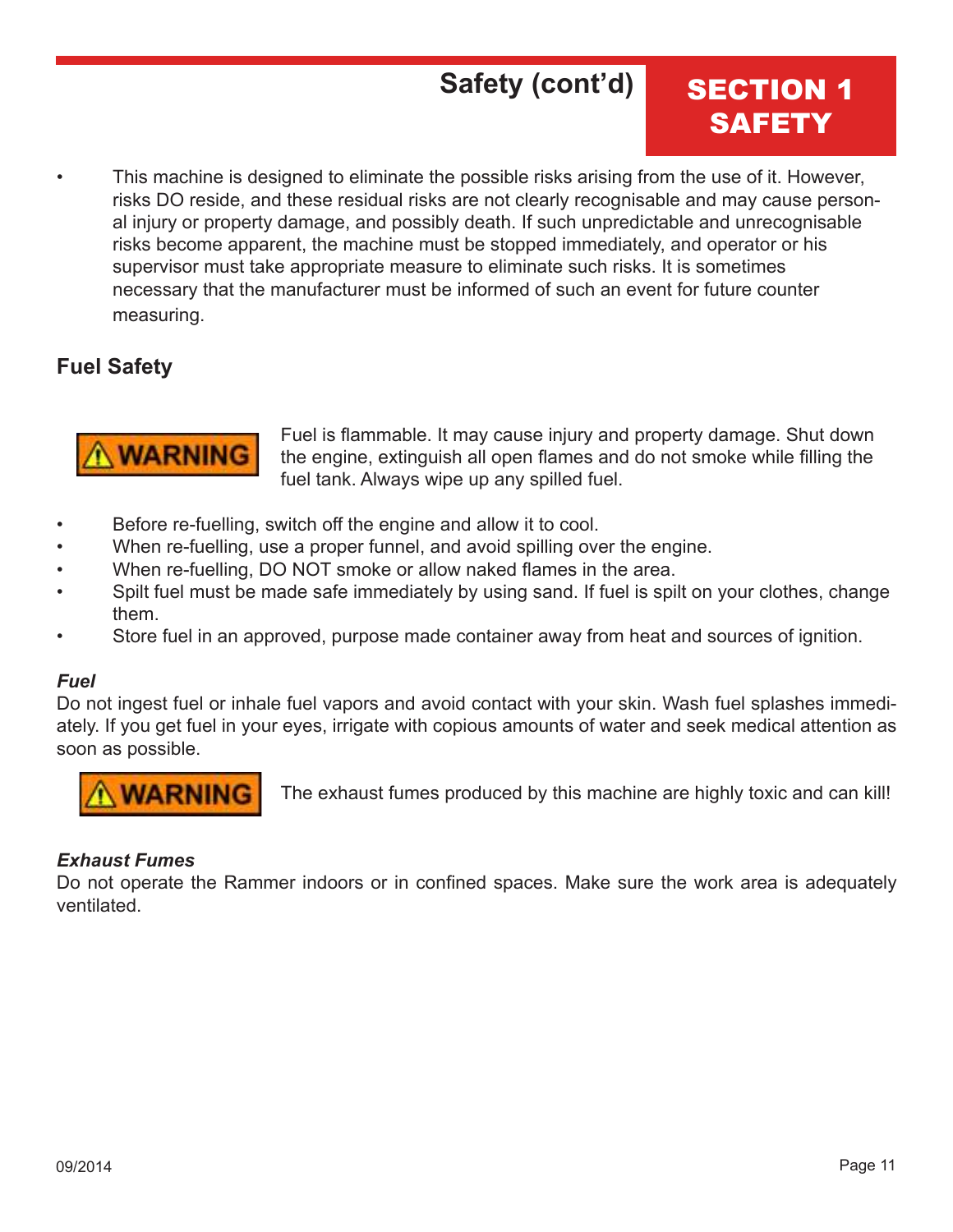### **SECTION 2 OPERATIONS**

### **Machine Description**

- 1. Bucket
- 2. Throttle
- 3. Handle Bars
- 4. Gear Lever
- 5. Friction Wheel



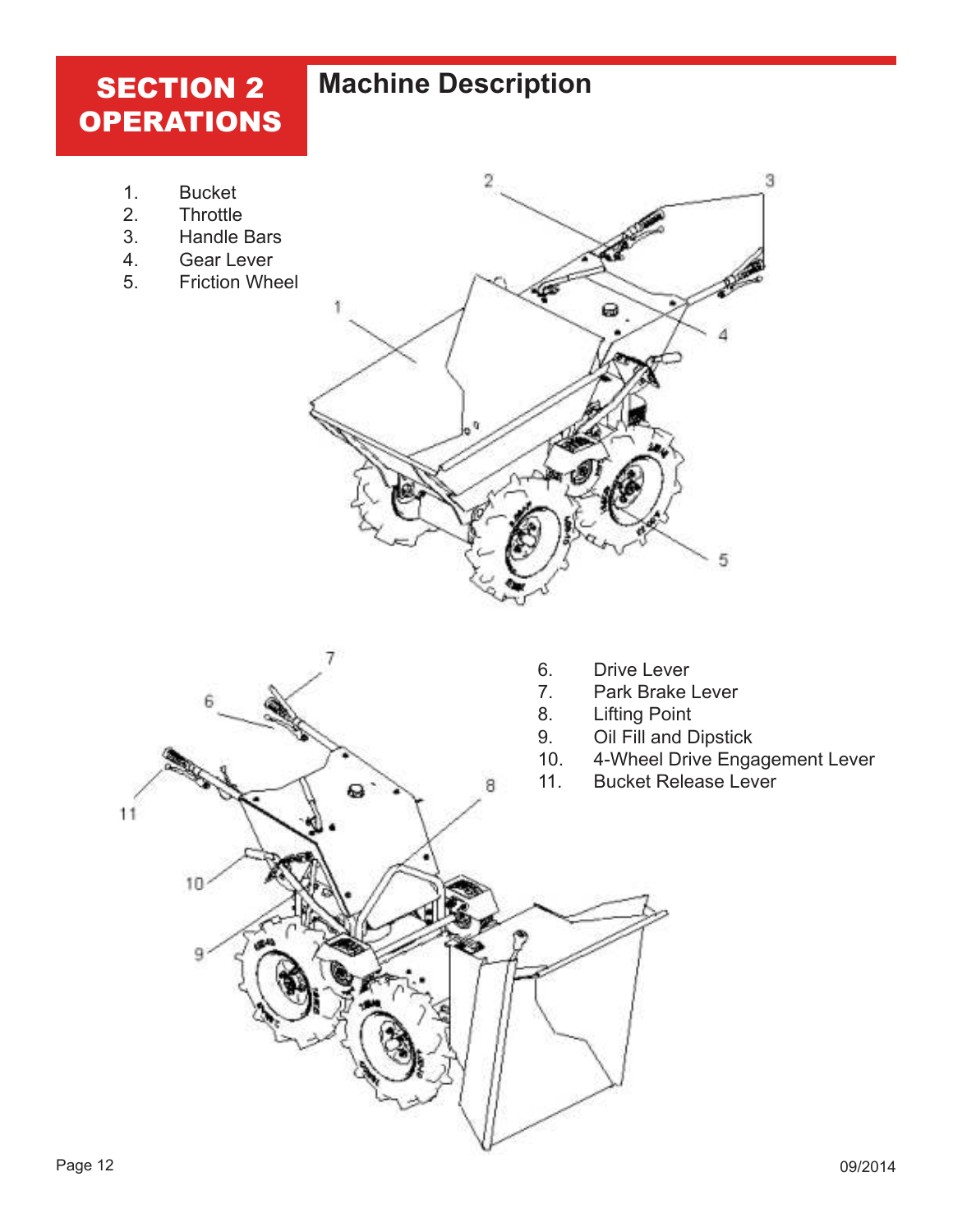### **Operations**

#### **SECTION 2 OPERATIONS**

#### **Pre-start Checks**

The following Pre-start-up inspection must be performed before the start of each work session or after every four hours of use, whichever is first. Please refer to the service section for detailed guidance. If any fault is discovered, the Terrain Loader must not be used until the fault is rectifi ed.

- 1. Thoroughly inspect the Hoppt Terrain Loader for signs of damage. Check components are present and secure.
- 2. Check fluid lines, hoses filler openings, drain plugs and any other areas for signs of leakage. Fix any leaks before operating.
- 3. Check the engine oil level and top up as necessary.
- 4. Check the engine fuel level and top up as necessary.
- 5. Check for fuel and oil leaks.



**CAUTION** Improper operation can be hazardous. Read and understand this section before you start the machine.

#### **Start/Stop Procedure**

#### **Honda GXV 160 Gasoline Engine**

#### **Starting**

- 1. Turn the fuel shut off valve to the ON position.
- 2. Move the throttle control to the choke position. Do not use the choke when the engine is warm. Move the throttle control to the maximum RPM (Hare) position.
- 3. Pull the starter grip lightly until resistance is felt, then pull briskly.

**NOTE:** Do not allow the starter grip to snap back against the engine. Return it gently to pre vent damage to the starter.

4. If the choke was used to start the engine, move the throttle to the fast (or high) position as soon as the engine warms up enough to run smoothly without use of the choke.

#### **Throttle Lever**

5. Position the throttle control for the desired engine speed. For best engine performance, it is recommended that the engine be operated with the throttle in the fast (or high) position.

#### **Stopping**

- 6. Move the throttle control to the stop position. The fuel cock will automatically turn off.
- 7. The engine has stopped; turn the fuel valve to the OFF position if you do not intend to restart the engine soon.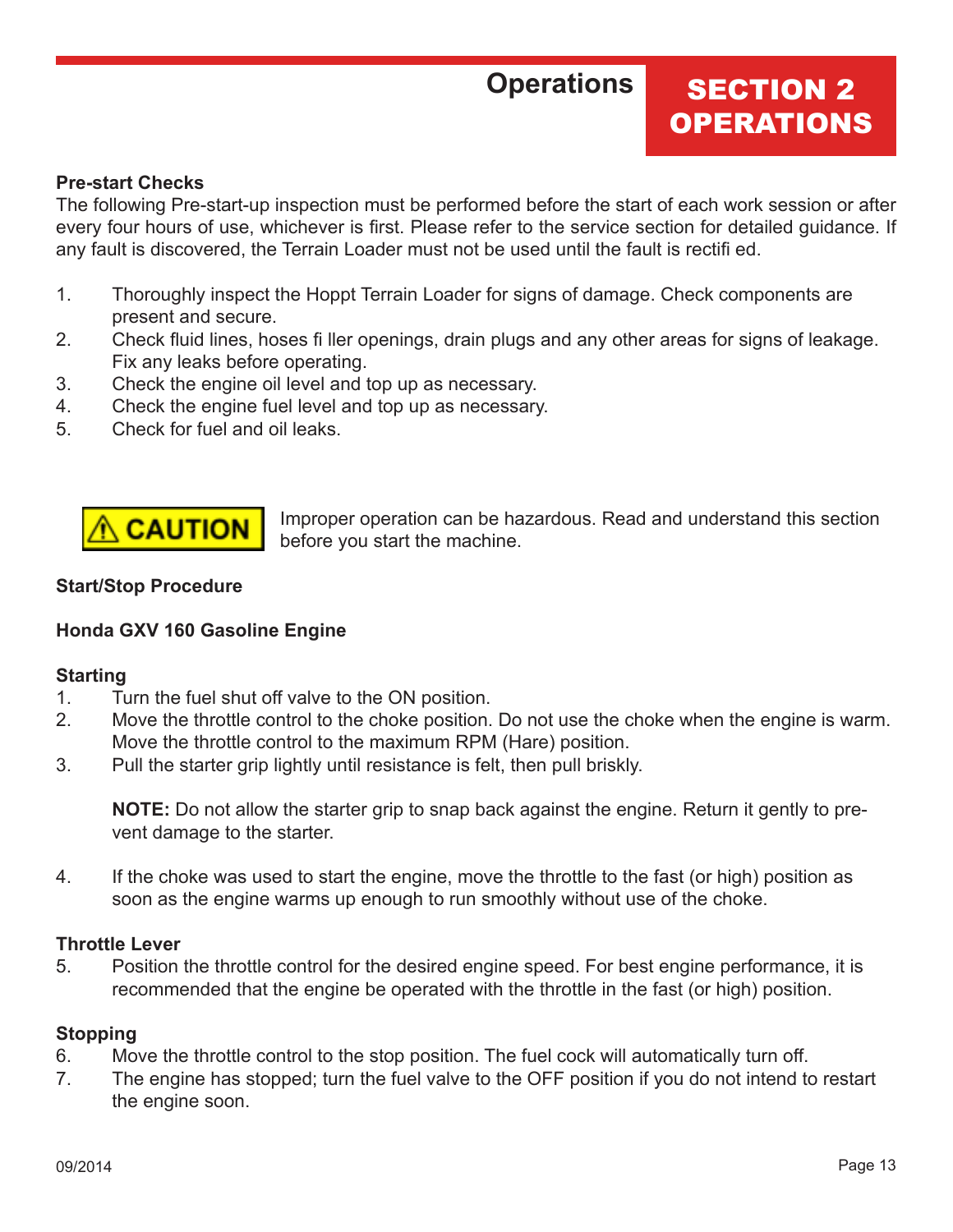### SECTION 2 OPERATIONS

#### **Operations (cont'd)**

#### **Operation**

#### **Gear Selection Options**

1st Gear = Climbing steep slopes, steps or ramps.

2nd Gear = Climbing slopes.

3rd Gear = Travelling on level ground when laden.

4th Gear = Travelling on level ground when unladen.

#### **Operating the Terrain Loader**

- 1. Start the engine.
- 2. With the engine running, select the gear by turning the Gear Lever to the desired position.
- 3. Release the brake by pressing the red Park Brake Lever down towards the operating handle and pull the Drive Lever upwards to engage drive. The machine will now begin to move.
- 4. Once the machine is moving the throttle can be opened or closed to increase or decrease the speed of the machine. (If more speed is required, follow steps 2, 3 and 4 but select a higher gear than is currently in use)

**NOTE:** The gears cannot be altered whilst the machine is in motion.



 $\overline{CAUTION}$  If it is necessary to travel down a slope of more than 15° when fully laden, ensure that the machine is turned round and reverse down the slope.

#### **Emptying the Bucket**

- 1. Stop the machine by releasing the Drive Lever followed by releasing the red Park Brake Lever.
- 2. Once the machine has become stationary compress the Bucket Release Lever and slightly lift up the rear of the machine. The Bucket will tip forwards disposing of its contents.
- 3. When the Bucket is empty, push back to its original postion. The Bucket will lock into place automatically.

#### **Transportation and Storage**

- When it is not used for long periods of time Terrain Loader in a clean, dry and protected environment.
- When transporting, ensure the Terrain Loader is safe against damage occurring as a result of slipping, overturning and sudden impact. Always transport the engine in an upright position.
- Never transport the unit while the engine is running even if it is only for a short distance.
- If you do not use the engine for more than a month, discharge the fuel in order to prevent the build up of gum in the fuel system and carburetor parts (refer to engine manual for instructions).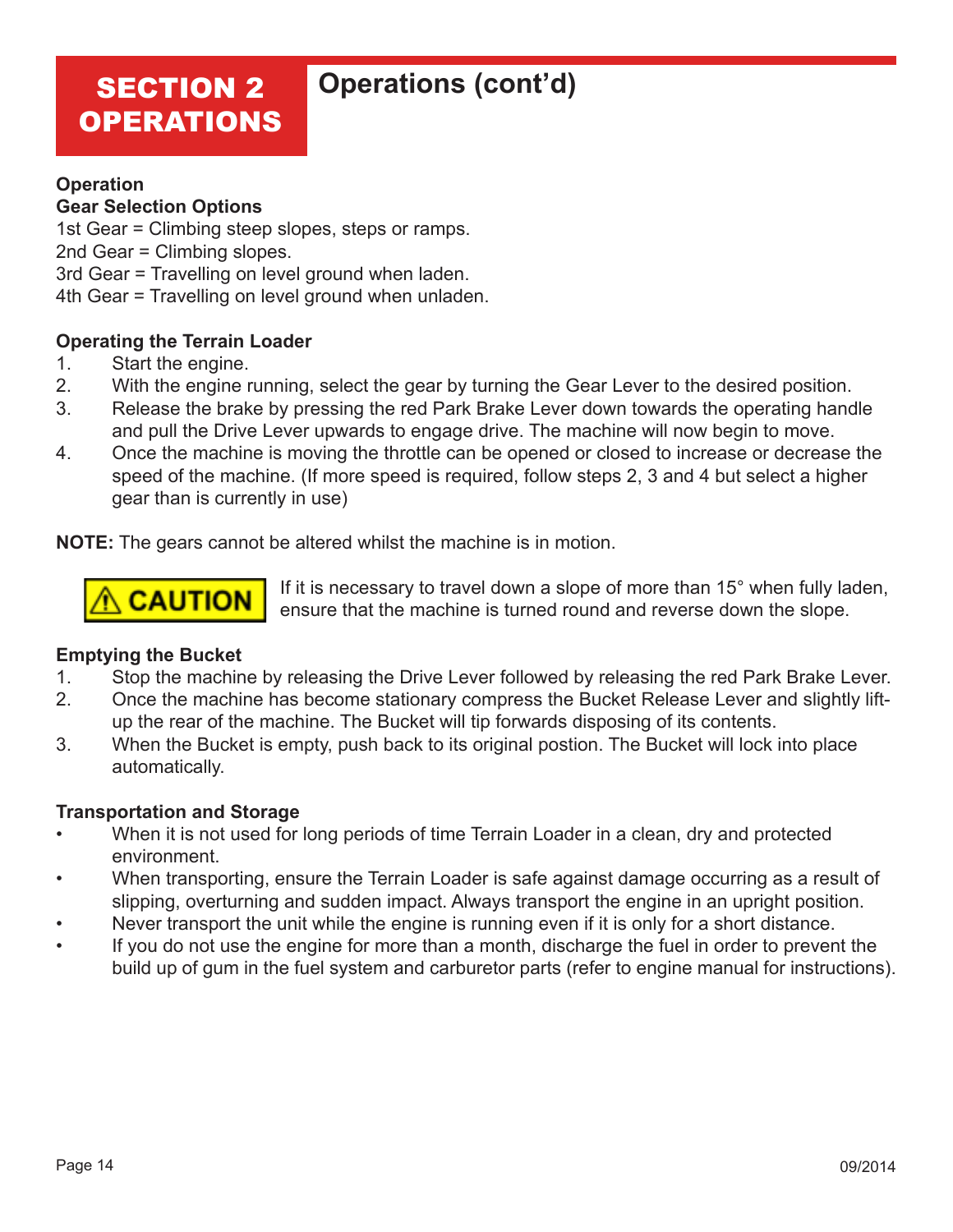### **Service and Maintenance SECTION 3**

# **SERVICE**



Before carrying out any maintenance on this machine ensure the engine<br>**CAUTION** has been switched off. The engine should also be allowed to cool as part has been switched off. The engine should also be allowed to cool as parts of the engine become hot during use.

The following tools are required for essential maintenance procedures and are not supplied with the machine.

- 17mm Socket 19mm Socket 14mm Plug Socket
- 10mm Spanner 2 x 13mm Spanners 17mm Spanner
- 19mm Spanner Pliers

#### **Gearbox Oil**

There should be no maintenance required as this is a sealed Gearbox. If there are any signs of leakage, stop using the machine and contact your local dealer or the Allen.

#### **Machine Cleaning**

Clean the machine after it has been used to prevent the collection of hardened debris. Hardened debris is very difficult to remove. To clean it, use an old brush or hand brush with water.

**NOTE:** Never pressure wash or hose down the engine. Clean only with a cloth or compressed air.

#### **Park Brake**

The Parking Brake operates automatically when the red Parking Brake Lever is in the upright position. A spring holds the brake on until the lever is compressed to release it. Correct adjustment is crititcal. If the brake cable is too tight the brake spring will not be applying full pressure to the brake arm. If the brake cable it too slack, the brake may not release correctly when the lever is depressed and the brake will drag causing overheating and wear to the brake pads and damage to the gearbox.

#### **Air Filter**

If it is dirty, proceed as follows:

Foam Element - Wash the element in a solution of washing-up liquid and water. Allow the element to dry, then soak in clean engine oil and squeeze out the excess oil. If the engine smokes during start-up then too much oil has been left on the foam.

Paper Element - Tap the element on a hard surface or blow from inside using compressed air to remove any excess dust within the fi lter. Replace every 200 hours or if it is extremely dirty.

**Note:** When servicing the engine please refer to the engine manual for instructions.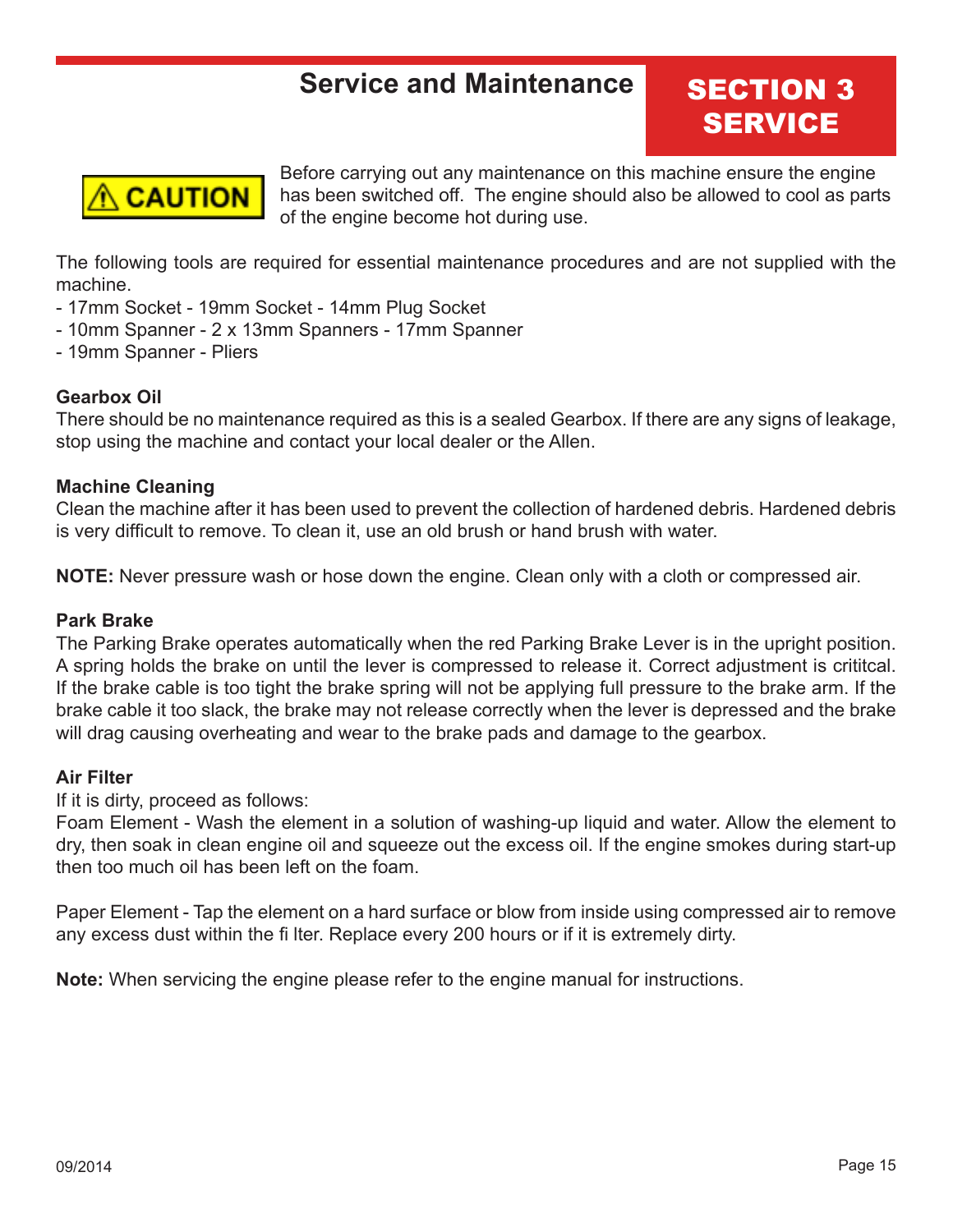### SECTION 3 **SERVICE**

### **Service Schedule**

| <b>Routine Maintenance</b> |                        | Every 20 hours | Every 50 hours | Every 75 hours | Every 200 hours |
|----------------------------|------------------------|----------------|----------------|----------------|-----------------|
| Engine Oil                 | Change                 |                |                |                |                 |
| Air Filter                 | <b>Check Condition</b> |                |                |                |                 |
|                            | Clean / Replace        |                |                |                |                 |
| <b>Spark Plug</b>          | <b>Change</b>          |                |                |                |                 |

| <b>Engine Details</b>                       | Oil Type   | Quantity<br>(Ltr) | <b>Fuel Type</b> | Capacity<br>(Ltr) | Spark Plug Type    | <b>Electrode Gap</b><br>(mm) |
|---------------------------------------------|------------|-------------------|------------------|-------------------|--------------------|------------------------------|
| <b>Gasoline Honda</b><br>GXV <sub>160</sub> | SAE 10-30W | 0.77              | Unleaded         | 2.41              | BPR <sub>5ES</sub> | $0.07 - 0.08$                |

#### **Troubleshooting**

| Problem                                                          | Cause                             | <b>Remedy</b>                                                                 |
|------------------------------------------------------------------|-----------------------------------|-------------------------------------------------------------------------------|
| Terrain Loaders does not<br>move whilst engine is<br>running     | Drive belt is not tight<br>enough | Tighten drive belt                                                            |
|                                                                  | Gear is not properly<br>selected  | Ensure gear lever is not<br>inbetween two different<br>gears.                 |
| Front wheels are spinning<br>lwhilst 4-wheel drive is<br>engaged | Under-inflated tyres              | Inflate tyres to 50 PSI                                                       |
|                                                                  |                                   | Fill fuel tank                                                                |
|                                                                  | No fuel getting to engine         | Open fuel valve                                                               |
|                                                                  | Engine switched off               | Switch on                                                                     |
| Engine will not start                                            | Spark plug fouled                 | Clean, check and reset<br>plug gap                                            |
|                                                                  | Engine cold                       | Close choke                                                                   |
|                                                                  | Engine flooded                    | Open choke, fully open<br>throttle, pull recoil starter<br>until engine fires |
|                                                                  | Cut out switch wire               | Reconnect wire                                                                |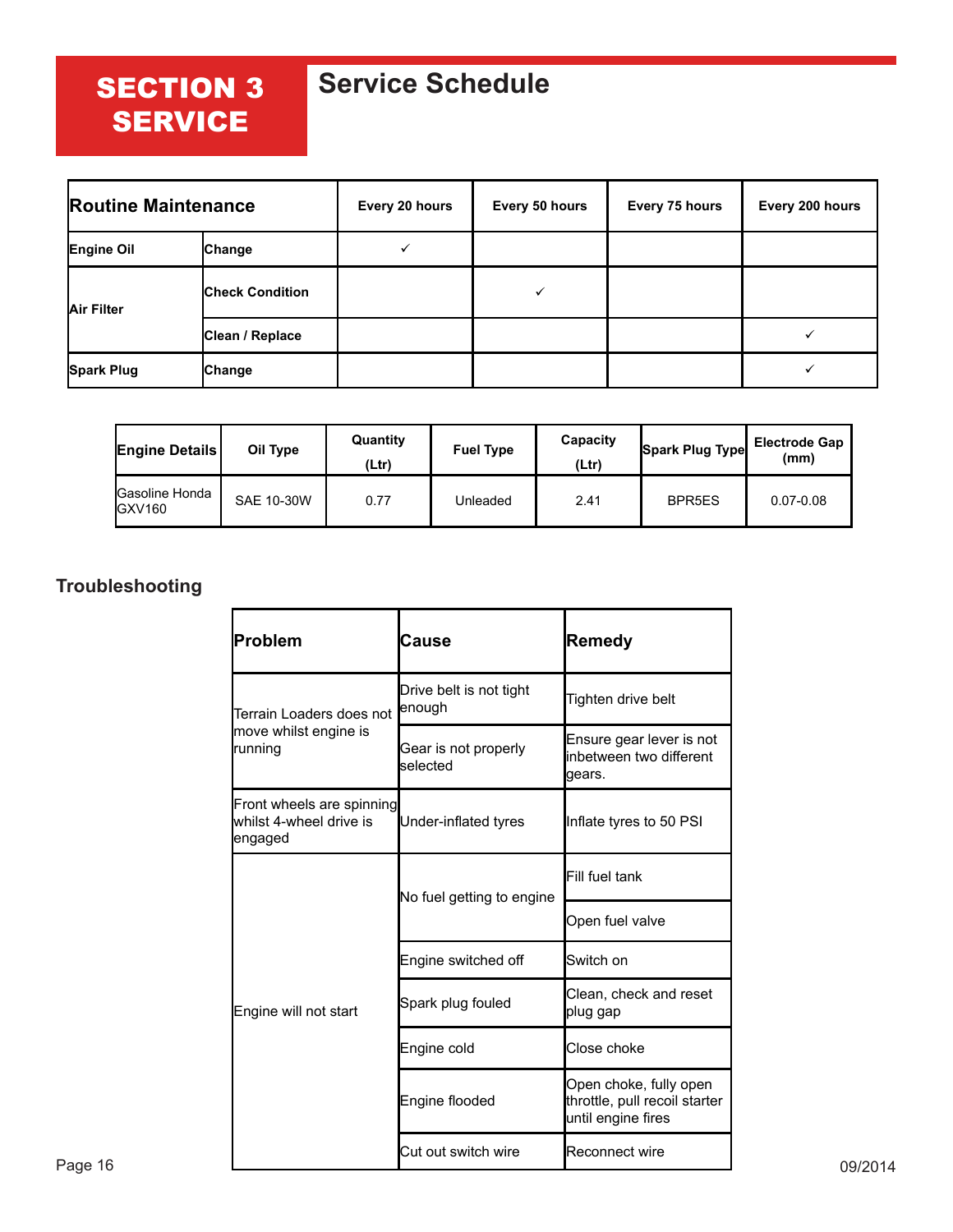### **Technical Data**

### **SECTION 3 SERVICE**





| <b>Specifications</b>                      | <b>Terrain Loader</b>  |
|--------------------------------------------|------------------------|
| A - Machine Width (mm)                     | 721                    |
| B - Machine Length (mm)                    | 1787                   |
| C - Machine Length During Tipping (mm)     | 2013                   |
| D - Machine Height (mm)                    | 958                    |
| E - Machine Height During Tipping (mm)     | 1064                   |
| F - Wheel Base                             | 542                    |
| Engine Model                               | Honda GXV160 (5.5hp)   |
| Engine Type                                | <b>Unleaded Petrol</b> |
| Max. Engine RPM                            | 3000                   |
| Max. Travel Speed - Forward (km/h)         | 5.8                    |
| Max. Travel Speed - Reverse (km/h)         | 1.7                    |
| Bucket Capacity - Fill Volume (Ltr)        | 116                    |
| Bucket Capacity - Heaped Volume (Ltr)      | 137                    |
| Tyre Pressure (PSI / Bar)                  | 40 / 2.8               |
| Tyre Size (mm)                             | 102 x 254              |
| Tyre Pressure - Friction Wheel (PSI / Bar) | 50/3.5                 |
| Tyre Size - Friction Wheel (mm)            | 90-100 x 225           |
| Machine Weight (kg)                        | 162                    |
| Max. Axle Weight (kg)                      | 340                    |
| Max. Uphill Gradient                       | $20^{\circ}$           |
| Max. Downhill Gradient                     | $20^{\circ}$           |
| Noise Level (dB)                           | 101                    |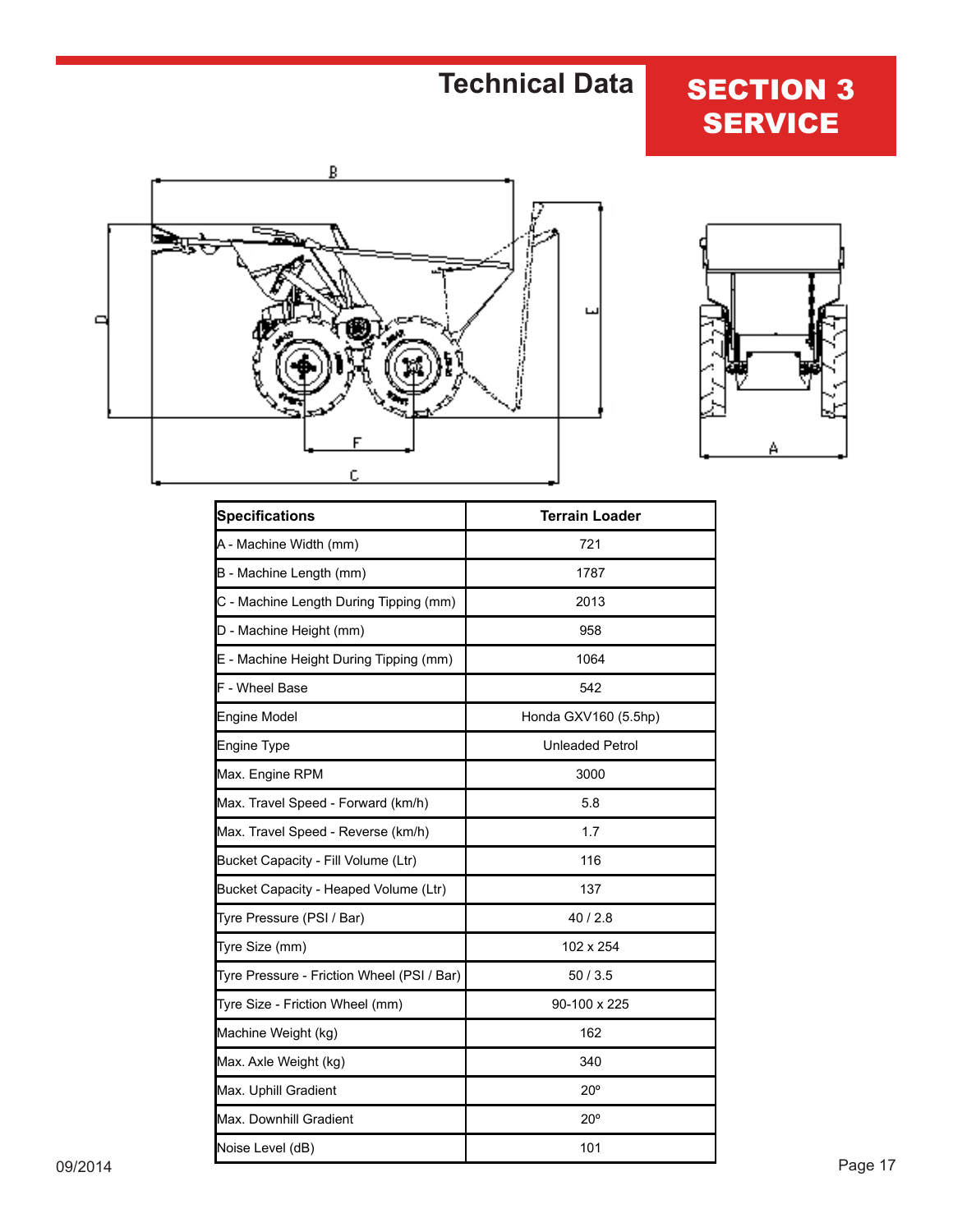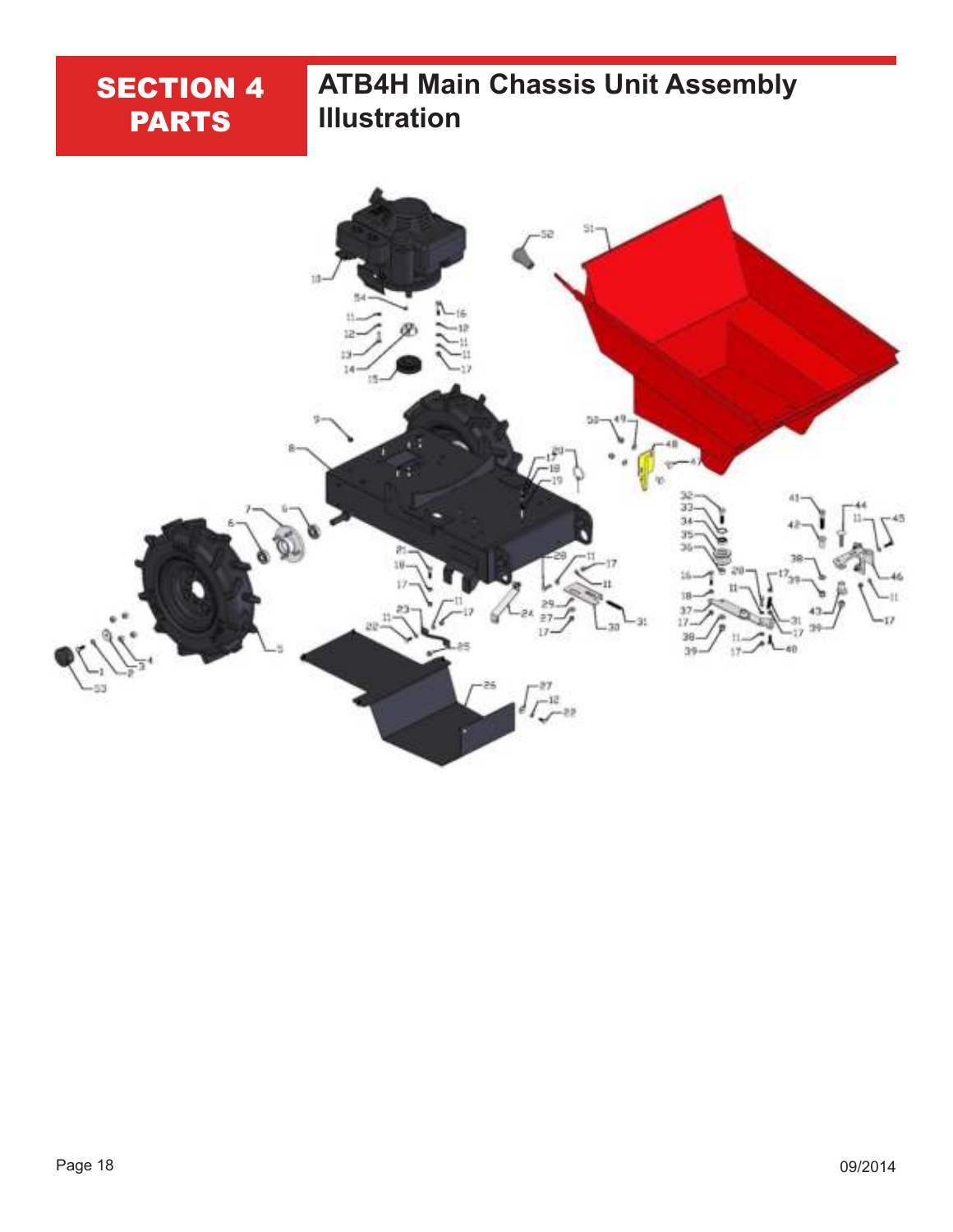### **ATB4H Main Chassis Unit Assembly Parts List**

#### **SECTION 4** PARTS

| NO.       | PART#  | <b>PART DESCRIPTION</b>     | QTY                       |
|-----------|--------|-----------------------------|---------------------------|
| $01 - 1$  | 061538 | <b>BOLT</b>                 | $\sqrt{2}$                |
| $01 - 2$  | 061539 | SPRING WASHER, TANG ENDS    | $\mathbf 2$               |
| $01-3$    | 061540 | <b>WASHER</b>               | $\overline{2}$            |
| $01 - 4$  | 061541 | <b>NUT</b>                  | 8                         |
| $01 - 5$  | 061542 | WHEEL                       | $\overline{2}$            |
| $01 - 6$  | 061543 | <b>BEARING</b>              | 4                         |
| $01 - 7$  | 061544 | FLANGE, REAR WHEEL          | 2                         |
| $01 - 8$  | 061545 | <b>MIAN CHASSIS</b>         | $\mathbf{1}$              |
| $01 - 9$  | 061546 | <b>RUBBER GROMMET</b>       | $\mathbf{3}$              |
| $01 - 10$ | 061547 | <b>ENGINE</b>               | $\mathbf{1}$              |
| $01 - 11$ | 061548 | <b>WASHER</b>               | 24                        |
| $01 - 12$ | 061549 | SPRING WASHER, TANG ENDS    | 13                        |
| $01 - 13$ | 061550 | <b>BOLT</b>                 | 4                         |
| $01 - 14$ | 061551 | <b>BUSH</b>                 | $\mathbf{1}$              |
| $01 - 15$ | 061552 | <b>PULLEY</b>               | $\mathbf{1}$              |
| $01 - 16$ | 061553 | <b>BOLT</b>                 | 4                         |
| $01 - 17$ | 061554 | <b>LOCK NUT</b>             | 19                        |
| $01 - 18$ | 061555 | <b>NUT</b>                  | 5                         |
| $01 - 19$ | 061556 | <b>BOLT</b>                 | $\ensuremath{\mathsf{3}}$ |
| $01 - 20$ | 061557 | <b>PIN</b>                  | $\mathbf{1}$              |
| $01 - 21$ | 061558 | <b>BOLT</b>                 | $\mathbf{1}$              |
| $01 - 22$ | 061559 | <b>BOLT</b>                 | 8                         |
| $01 - 23$ | 061560 | <b>GEARBOX BRACKET B</b>    | $\mathbf{1}$              |
| $01 - 24$ | 061561 | <b>GEARBOX BRACKET A</b>    | $\mathbf{1}$              |
| $01 - 25$ | 061562 | <b>HEXAGON FLANGE BOLT</b>  | 2                         |
| $01 - 26$ | 061563 | <b>SOLEPLATE</b>            | $\mathbf{1}$              |
| $01 - 27$ | 061564 | <b>WASHER</b>               | 8                         |
| $01 - 28$ | 061565 | <b>LOCK BOLT</b>            | $\sqrt{2}$                |
| $01 - 29$ | 061566 | <b>BUSH</b>                 | $\overline{2}$            |
| $01 - 30$ | 061567 | <b>SLIDE PLATE</b>          | $\mathbf{1}$              |
| $01 - 31$ | 061568 | <b>SPRING</b>               | $\overline{2}$            |
| $01 - 32$ | 061569 | <b>BOLT</b>                 | $\mathbf{1}$              |
| $01 - 33$ | 061570 | <b>INTERNAL CIRCLIP</b>     | $\mathbf{1}$              |
| $01 - 34$ | 061571 | <b>BEARING</b>              | $\mathbf{1}$              |
| $01 - 35$ | 061572 | <b>TENSION PULLEY</b>       | $\mathbf{1}$              |
| 01-36     | 061573 | <b>BUSH, TENSION PULLEY</b> | $\mathbf{1}$              |
| 01-37     | 061574 | <b>TENSION PULLEY ARM</b>   | $\mathbf{1}$              |
| $01 - 38$ | 061575 | <b>WASHER</b>               | $\overline{\mathbf{c}}$   |
| 01-39     | 061576 | <b>LOCK NUT</b>             | 3                         |
| $01 - 40$ | 061577 | <b>BOLT</b>                 | $\overline{2}$            |
| $01 - 41$ | 061578 | <b>BOLT</b>                 | $\mathbf{1}$              |
| $01 - 42$ | 061579 | <b>BUSH</b>                 | $\mathbf{1}$              |
| $01 - 43$ | 061580 | <b>GUIDE TUBE</b>           | $\mathbf{1}$              |
| $01 - 44$ | 061581 | SQUARE NECKBOLT             | $\mathbf{1}$              |
| $01 - 45$ | 061582 | <b>BOLT</b>                 | $\overline{c}$            |
| $01 - 46$ | 061583 | TENSION PULLEY BRACKET      | $\mathbf{1}$              |
| $01 - 47$ | 061584 | SQUARE NECKBOLT             | $\overline{2}$            |
| $01 - 48$ | 061585 | <b>CATCH</b>                | $\mathbf{1}$              |
| $01 - 49$ | 061586 | <b>WASHER</b>               | $\sqrt{2}$                |
| $01 - 50$ | 061587 | <b>LOCK NUT</b>             | 2                         |
| $01 - 51$ | 061588 | <b>BUCKET</b>               | $\mathbf{1}$              |
| $01 - 52$ | 061589 | <b>GRIP</b>                 | $\mathbf{1}$              |
| $01 - 53$ | 061590 | CAP                         | $\overline{2}$            |
| $01 - 54$ | 061591 | WOODRUFF KEY                | $\mathbf{1}$              |
|           |        |                             |                           |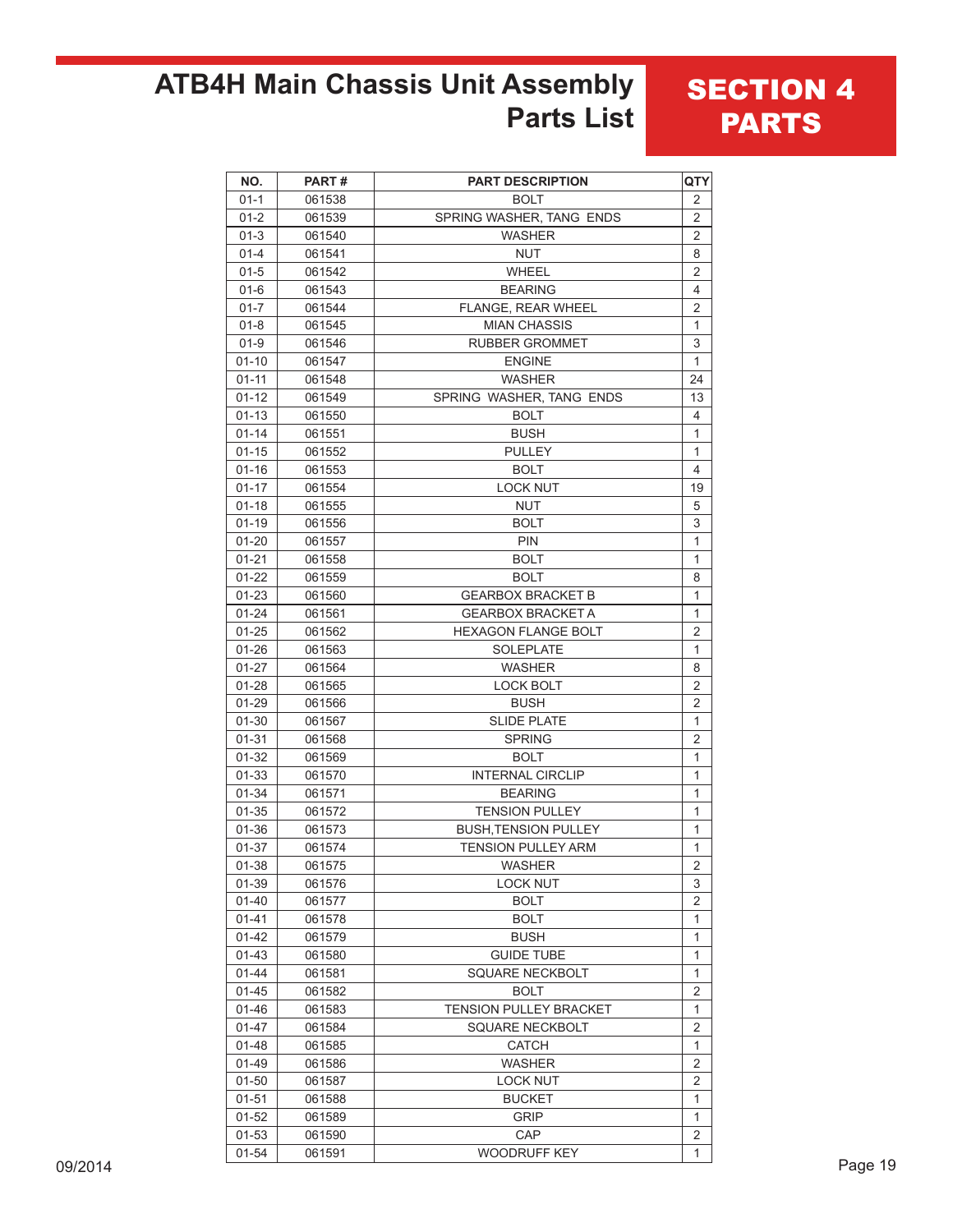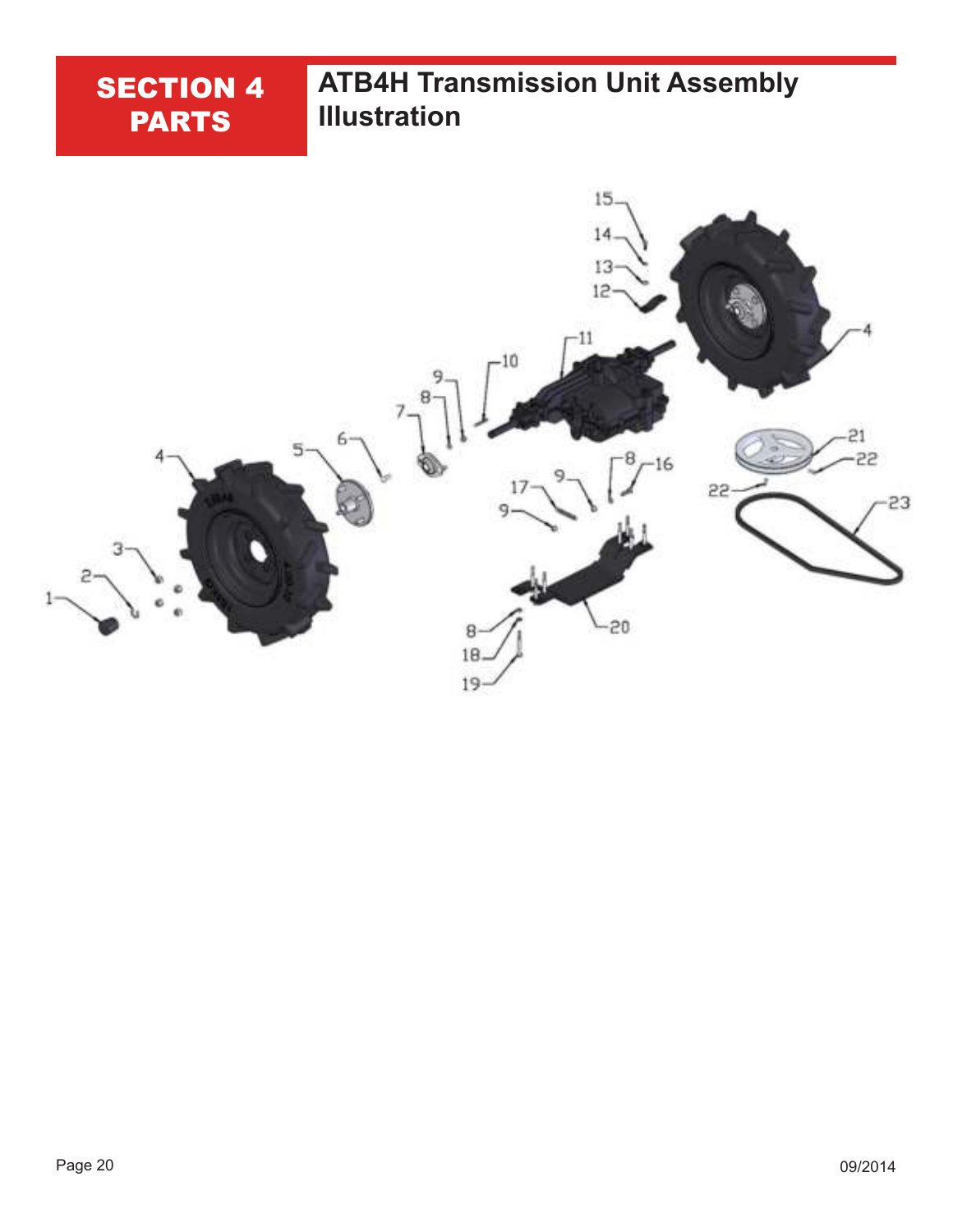### **ATB4H Transmission Unit Assembly Parts List**

| NO.       | PART#  | <b>PART DESCRIPTION</b>       | <b>QTY</b>     |
|-----------|--------|-------------------------------|----------------|
| $02 - 1$  | 061592 | CAP                           | $\overline{2}$ |
| $02 - 2$  | 061593 | <b>LOCK WASHER FOR SHAFTS</b> | $\overline{2}$ |
| $02-3$    | 061594 | <b>NUT</b>                    | 8              |
| $02 - 4$  | 061595 | <b>WHEEL</b>                  | $\overline{2}$ |
| $02 - 5$  | 061596 | FLANGE, FRONT WHEEL           | $\overline{2}$ |
| $02-6$    | 061597 | <b>BOLT</b>                   | $\overline{4}$ |
| $02 - 7$  | 061598 | <b>BEARING</b>                | $\overline{2}$ |
| $02 - 8$  | 061599 | <b>WASHER</b>                 | 13             |
| $02-9$    | 061602 | <b>LOCK NUT</b>               | 6              |
| $02 - 10$ | 061603 | <b>KEY</b>                    | $\overline{2}$ |
| $02 - 11$ | 061604 | <b>TRANSAXLE</b>              | 1              |
| $02 - 12$ | 061605 | <b>TRIGGER</b>                | 1              |
| $02 - 13$ | 061606 | <b>WASHER</b>                 | 1              |
| $02 - 14$ | 061607 | SPRING WASHER, TANG ENDS      | 1              |
| $02 - 15$ | 061608 | <b>BOLT</b>                   | 1              |
| $02 - 16$ | 061609 | <b>LOCK BOLT</b>              | 1              |
| $02 - 17$ | 061611 | <b>SPRING</b>                 | 1              |
| $02 - 18$ | 061612 | SPRING WASHER, TANG ENDS      | 8              |
| $02 - 19$ | 061613 | <b>BOLT</b>                   | 8              |
| $02 - 20$ | 061614 | <b>GEARBOX BRACKET</b>        | 1              |
| $02 - 21$ | 061615 | <b>GEARBOX PULLEY</b>         | 1              |
| $02 - 22$ | 061616 | SOCKET SCREW WITH FLAT HEAD   | $\overline{2}$ |
| 02-23     | 061617 | V-BELT                        | 1              |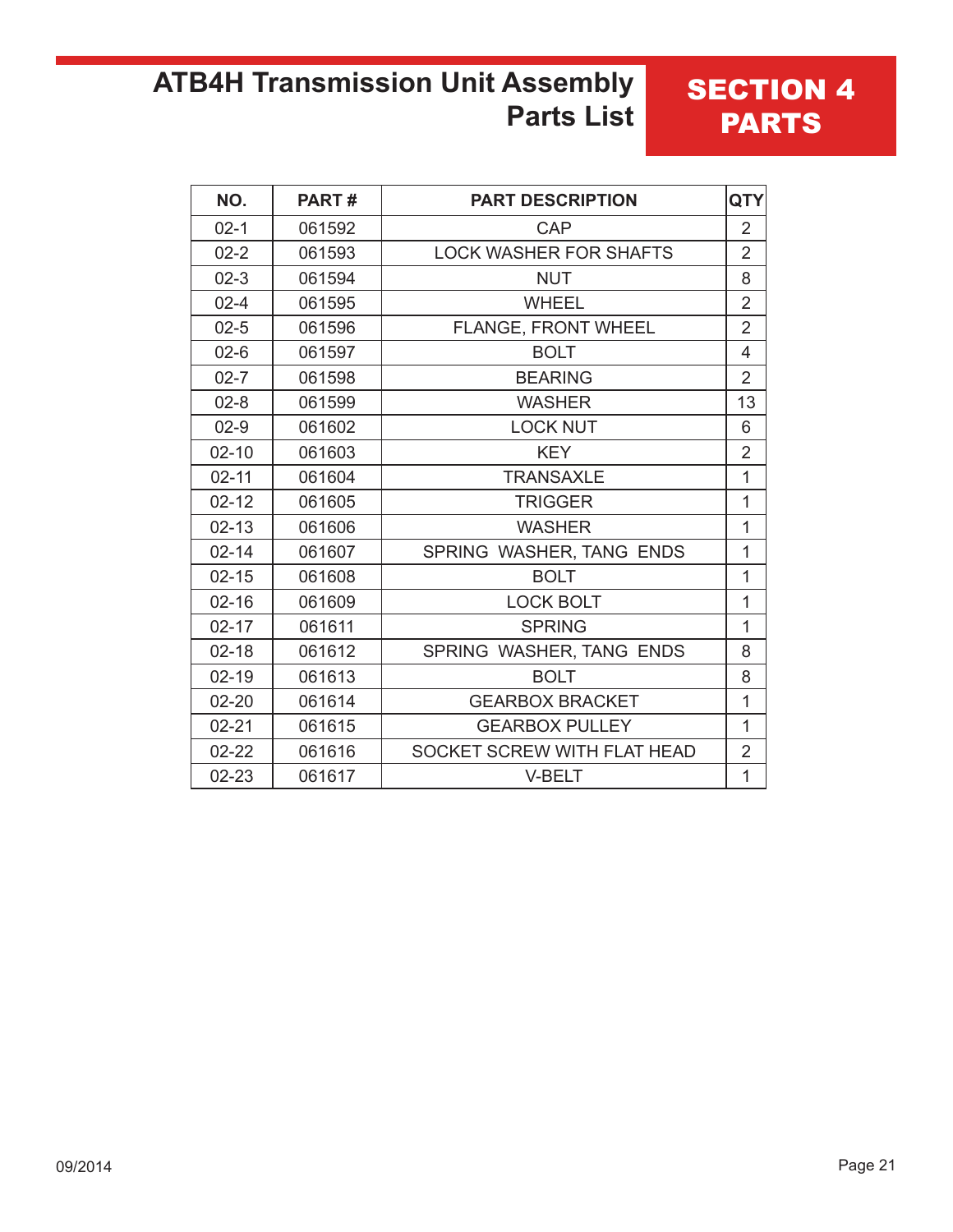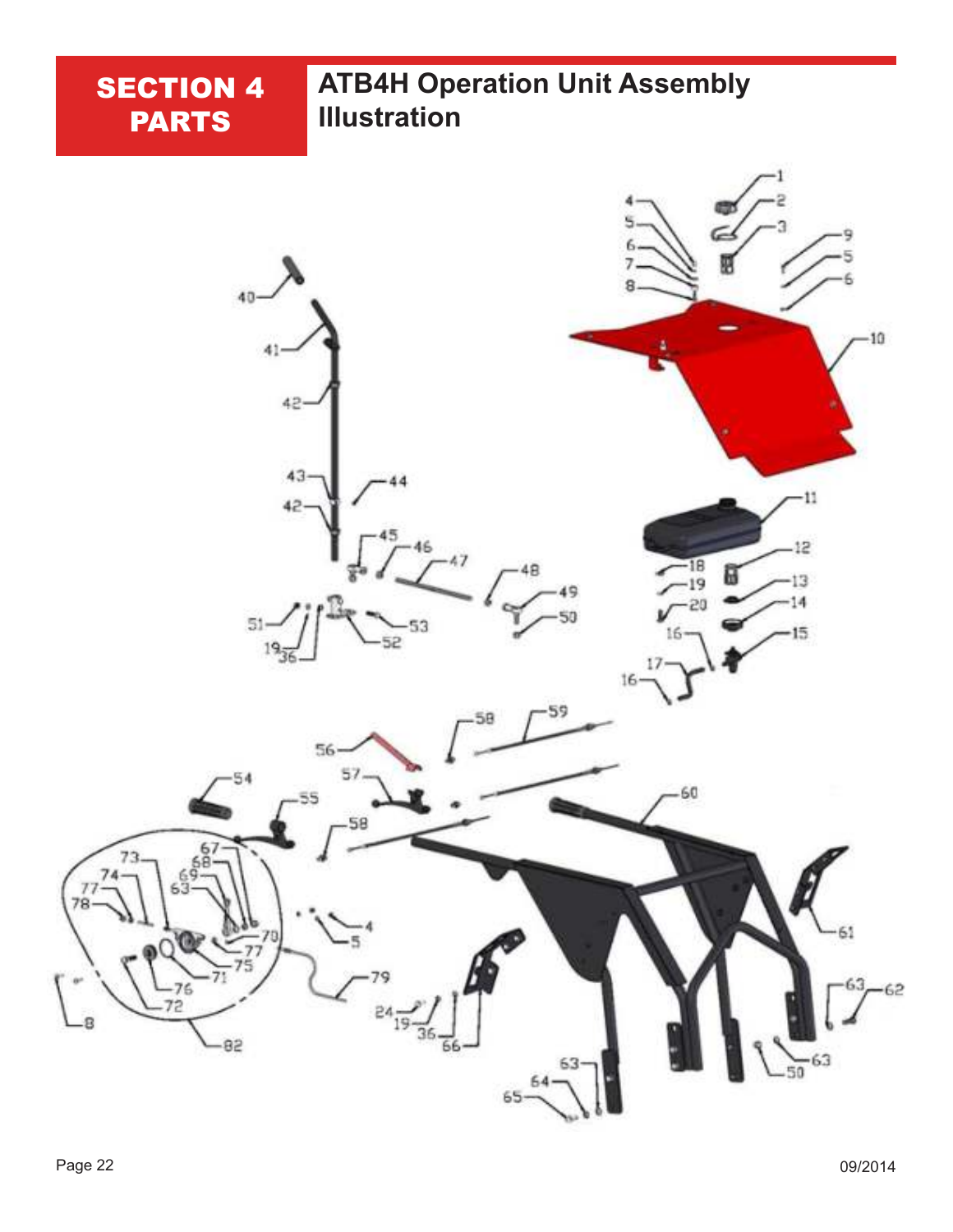### **ATB4H Operation Unit Assembly Parts List**

| NO.       | PART#  | <b>PART DESCRIPTION</b>           | <b>QTY</b>     |
|-----------|--------|-----------------------------------|----------------|
| $03-1$    | 061618 | <b>FUEL TANK CAP</b>              | 1              |
| $03 - 2$  | 061619 | <b>STRAP</b>                      | $\mathbf{1}$   |
| $03-3$    | 061621 | <b>STRAINER</b>                   | $\mathbf{1}$   |
| $03-4$    | 061622 | <b>CAP NUT</b>                    | 4              |
| $03 - 5$  | 061623 | SPRING WASHER, TANG ENDS          | 10             |
| $03-6$    | 061624 | <b>WASHER</b>                     | 8              |
| $03 - 7$  | 061625 | <b>BUSH</b>                       | 3              |
| $03 - 8$  | 061626 | <b>BOLT</b>                       | 4              |
| $03-9$    | 061627 | <b>BOLT</b>                       | 6              |
| $03-10$   | 061628 | <b>COVER</b>                      | 1              |
| $03 - 11$ | 061629 | <b>FUEL TANK</b>                  | $\mathbf{1}$   |
| $03 - 12$ | 061631 | <b>STRAINER</b>                   | 1              |
| $03-13$   | 061632 | <b>PACKING</b>                    | 1              |
| $03 - 14$ | 061633 | FUEL TANK CAP, BOTTOM             | 1              |
| $03 - 15$ | 061634 | <b>FUEL VALVE</b>                 | $\mathbf{1}$   |
| $03 - 16$ | 061635 | <b>HOSE BAND</b>                  | $\overline{2}$ |
| $03 - 17$ | 061636 | <b>FUEL HOSE</b>                  | $\mathbf{1}$   |
| $03-18$   | 061637 | <b>WASHER</b>                     | $\overline{2}$ |
| 03-19     | 061638 | SPRING WASHER, TANG ENDS          | 14             |
| 03-20     | 061639 | <b>BOLT</b>                       | 2              |
| 03-21     | 061641 | <b>HANDLE COVER</b>               | 2              |
| 03-22     | 061642 | <b>RIGHT FRICTION WHEEL LEVER</b> | 1              |
| 03-23     | 061643 | LEFT FRICTION WHEEL LEVER         | 1              |
| 03-24     | 061644 | <b>BOLT</b>                       | 10             |
| 03-25     | 061645 | <b>WASHER</b>                     | 2              |
| 03-26     | 061646 | <b>FRICTION WHEEL</b>             | 2              |
| 03-27     | 061647 | <b>RIGHT FRICTION WHEEL COVER</b> | 1              |
| 03-28     | 061648 | SQUARE NECKBOLT                   | 2              |
| 03-29     | 061649 | <b>WASHER</b>                     | 2              |
| 03-30     | 061651 | <b>WASHER</b>                     | 6              |
| 03-31     | 061652 | <b>LOCK NUT</b>                   | 4              |
| 03-32     | 061653 | <b>BOLT</b>                       | $\overline{2}$ |
| 03-33     | 061654 | <b>BUSH</b>                       | 2              |
| 03-34     | 061655 | <b>WASHER</b>                     | 2              |
| 03-35     | 061656 | <b>BOLT</b>                       | 2              |
| 03-36     | 061657 | <b>WASHER</b>                     | 12             |
| 03-37     | 061658 | <b>LOCK NUT</b>                   | 2              |
| 03-38     | 061659 | FRICTION WHEEL SHAFT              | 1              |
| 03-39     | 061661 | LEFT FRICTION WHEEL COVER         | 1              |
| 03-40     | 061662 | <b>GRIP, GEAR SELECTOR ROD</b>    | 1              |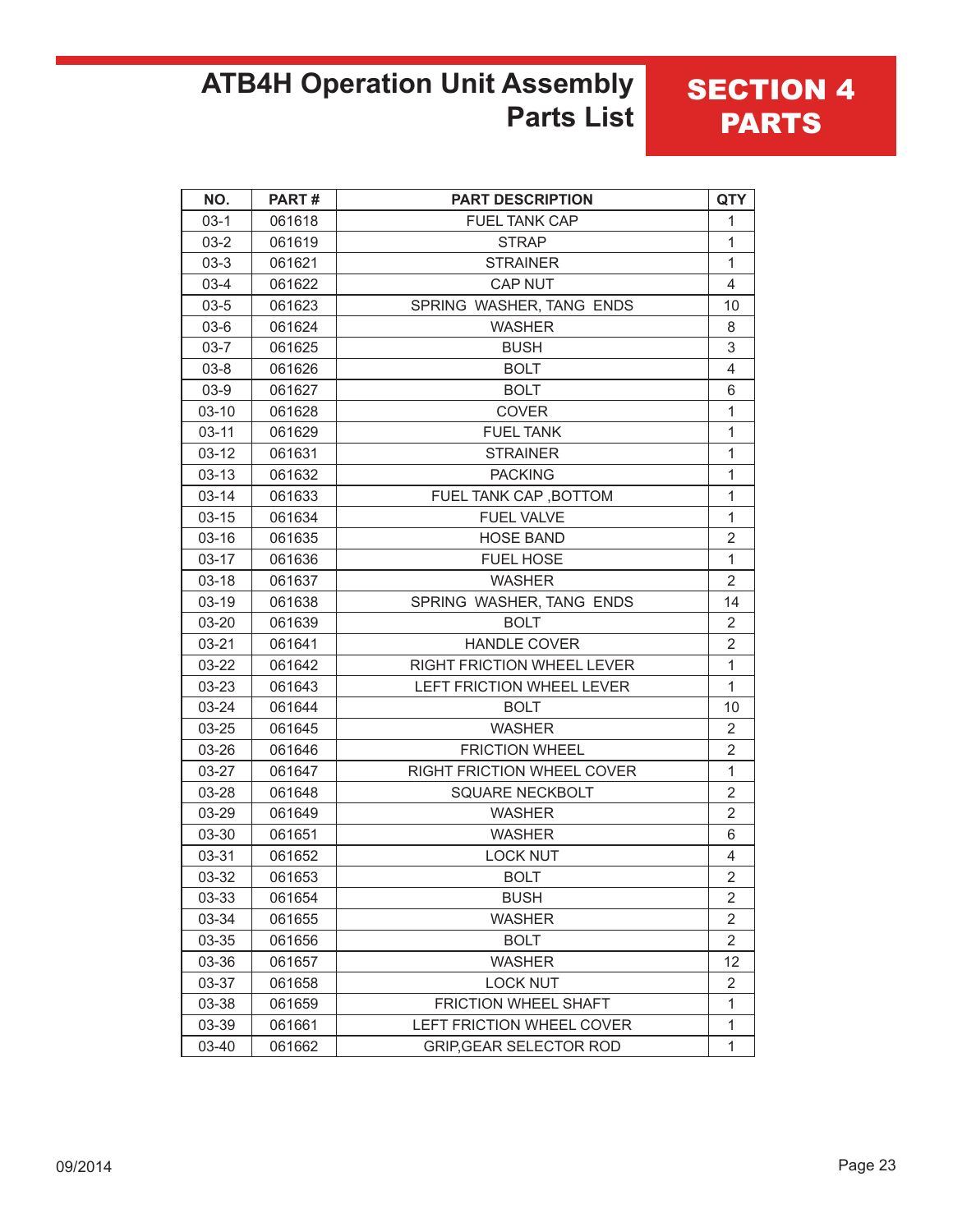

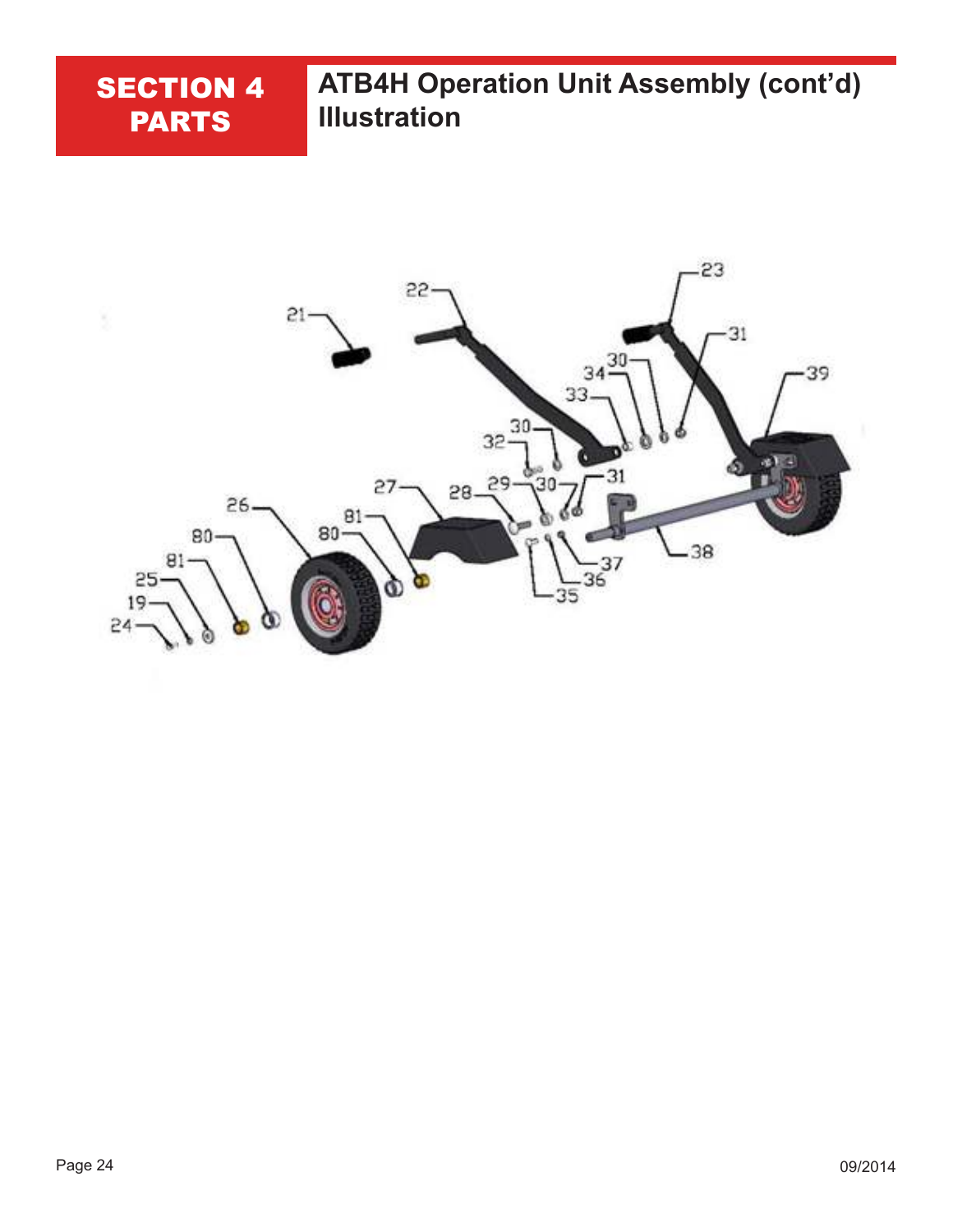### **ATB4H Operation Unit Assembly (cont'd) Parts List**

| NO.       | PART#  | <b>PART DESCRIPTION</b>     | <b>QTY</b>     |
|-----------|--------|-----------------------------|----------------|
| 03-41     | 061663 | <b>GEAR SELECTOR ROD</b>    | 1              |
| 03-42     | 061664 | <b>NYLON BUSH</b>           | $\overline{2}$ |
| $03 - 43$ | 061665 | <b>BUSH</b>                 | 1              |
| 03-44     | 061666 | <b>GRUB SCREW</b>           | 1              |
| 03-45     | 061667 | UNIVERSAL JOINT             | 1              |
| 03-46     | 061668 | NUT L.H                     | $\overline{2}$ |
| 03-47     | 061669 | <b>THREADED BAR</b>         | 1              |
| 03-48     | 061671 | <b>NUT</b>                  | 1              |
| 03-49     | 061672 | UNIVERSAL JOINT             | $\mathbf{1}$   |
| 03-50     | 061673 | <b>LOCK NUT</b>             | 6              |
| 03-51     | 061674 | <b>NUT</b>                  | $\overline{2}$ |
| 03-52     | 061675 | <b>CONNECTOR</b>            | 1              |
| 03-53     | 061676 | <b>BOLT</b>                 | $\overline{2}$ |
| 03-54     | 061677 | <b>HAND GRIP</b>            | $\overline{2}$ |
| 03-55     | 061678 | <b>CONTROL LEVER</b>        | 1              |
| 03-56     | 061760 | <b>CONTROL LEVER</b>        | 1              |
| 03-57     | 061761 | <b>CONTROL LEVER</b>        | $\mathbf{1}$   |
| 03-58     | 061762 | <b>ADJUSTING SCREW</b>      | 3              |
| 03-59     | 061763 | <b>CONTROL CABLE</b>        | 3              |
| 03-60     | 061764 | <b>HANDLE</b>               | 1              |
| 03-61     | 061765 | <b>LEFT BRACKET</b>         | 1              |
| 03-62     | 061766 | <b>BOLT</b>                 | 4              |
| 03-63     | 061767 | <b>WASHER</b>               | 14             |
| 03-64     | 061768 | SPRING WASHER, TANG ENDS    | 4              |
| 03-65     | 061769 | <b>BOLT</b>                 | $\overline{4}$ |
| 03-66     | 061770 | <b>RIGHT BRACKE</b>         | 1              |
| 03-67     | 061771 | CAP NUT                     | 1              |
| 03-68     | 061772 | <b>HEXAGON THIN NUT</b>     | $\mathbf{1}$   |
| 03-69     | 061773 | <b>THROTTLE LEVER</b>       | 1              |
| 03-70     | 061774 | SOCKET SCREW WITH FLAT HEAD | 1              |
| 03-71     | 061775 | SOCKET SCREW WITH FLAT HEAD | 1              |
| 03-72     | 061776 | <b>BOLT</b>                 | $\mathbf 1$    |
| 03-73     | 061777 | SOCKET SCREW WITH FLAT HEAD | 1              |
| 03-74     | 061778 | <b>SLIDER</b>               | 1              |
| 03-75     | 061779 | THROTTLE BODY               | 1              |
| 03-76     | 061780 | <b>THROTTLE GEAR</b>        | 1              |
| 03-77     | 061781 | <b>HEXAGON THIN NUT</b>     | $\overline{2}$ |
| 03-78     | 061782 | CAP NUT                     | $\mathbf{1}$   |
| 03-79     | 061783 | <b>THROTTLE CABLE</b>       | $\mathbf{1}$   |
| 03-80     | 061784 | <b>BUSH</b>                 | $\overline{4}$ |
| 03-81     | 061785 | <b>SLIDING BEARING</b>      | 4              |
| 03-82     | 061786 | THROTTLE LEVER ASSY         | 1              |

**SECTION 4** 

PARTS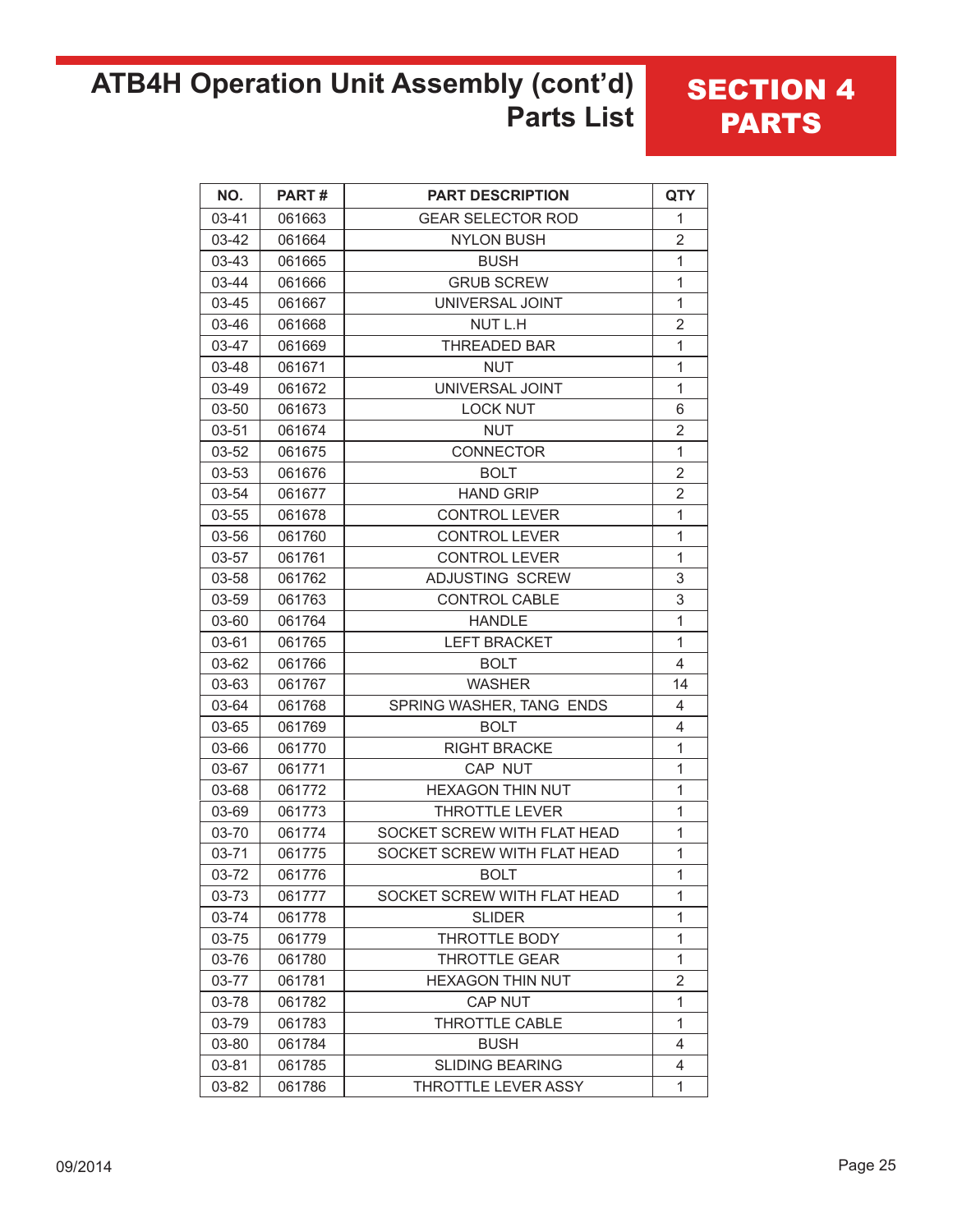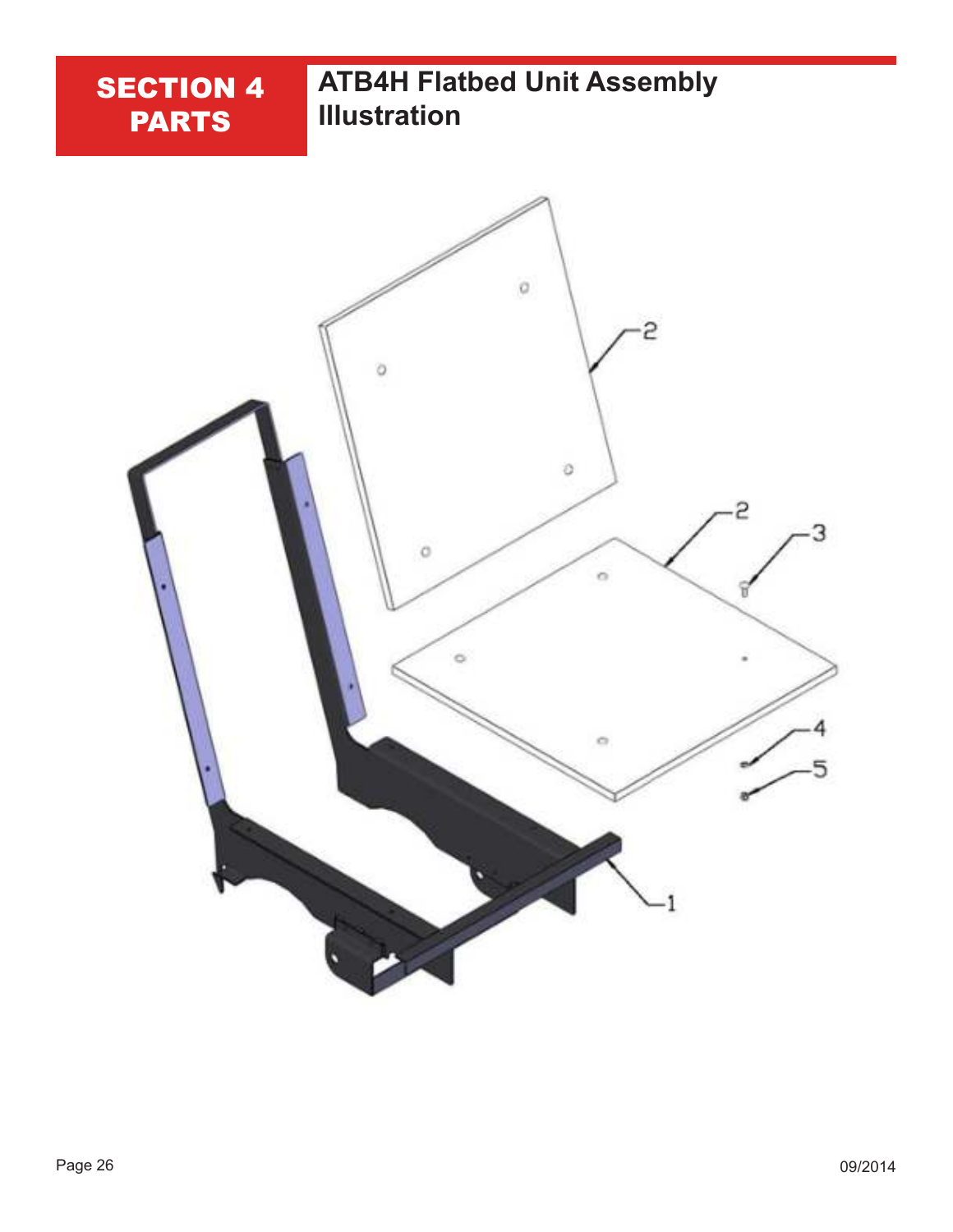### **ATB4H Flatbed Unit Assembly Parts List**

| NO.      | <b>PART#</b> | <b>PART DESCRIPTION</b> |   |
|----------|--------------|-------------------------|---|
| $04-1$   | 061787       | <b>FLATBED BRACKET</b>  |   |
| $04 - 2$ | 061788       | <b>FLATBED</b>          |   |
| $04-3$   | 061789       | <b>BOLT</b>             | 8 |
| $04 - 4$ | 061790       | <b>WASHER</b>           | 8 |
| $04 - 5$ | 061791       | <b>LOCK NUT</b>         |   |

**SECTION 4** 

PARTS